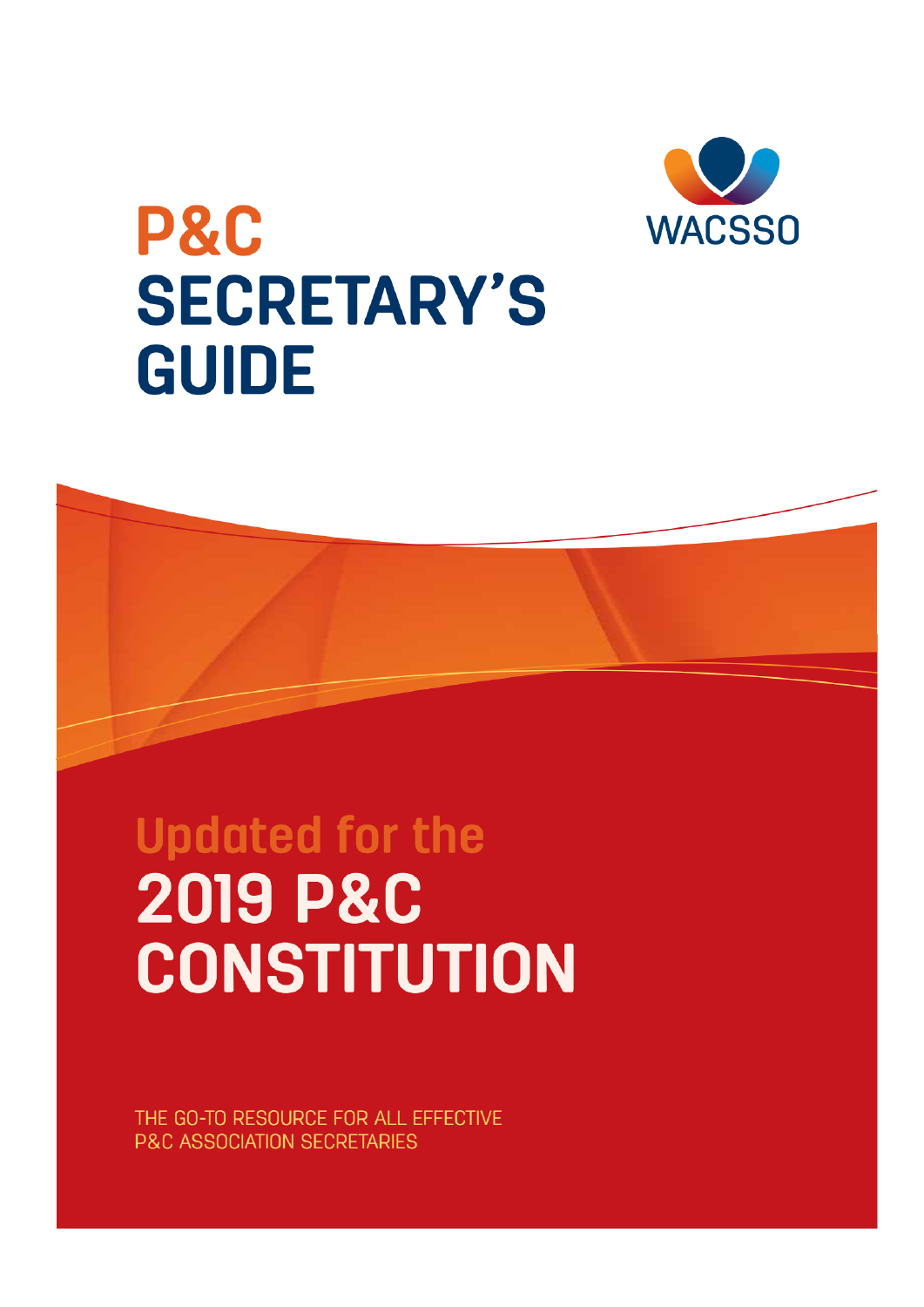Every care has been taken to ensure the accuracy of the information contained herein, but no responsibility is taken for any lack of coincidence with the School Education Act 1999, the School Education Regulations 2000 or the Associations Incorporation Act (2015). These Acts of Parliament, together with the June 2019 P&C Constitution are the definitive documents in this area.

All references to meeting protocol have been taken from *Foyster & Carr's* **'***take the* **CHAIR'** produced by the Australian Rostrum Council. See also Appendix C of the WACSSO Constitution and Rules.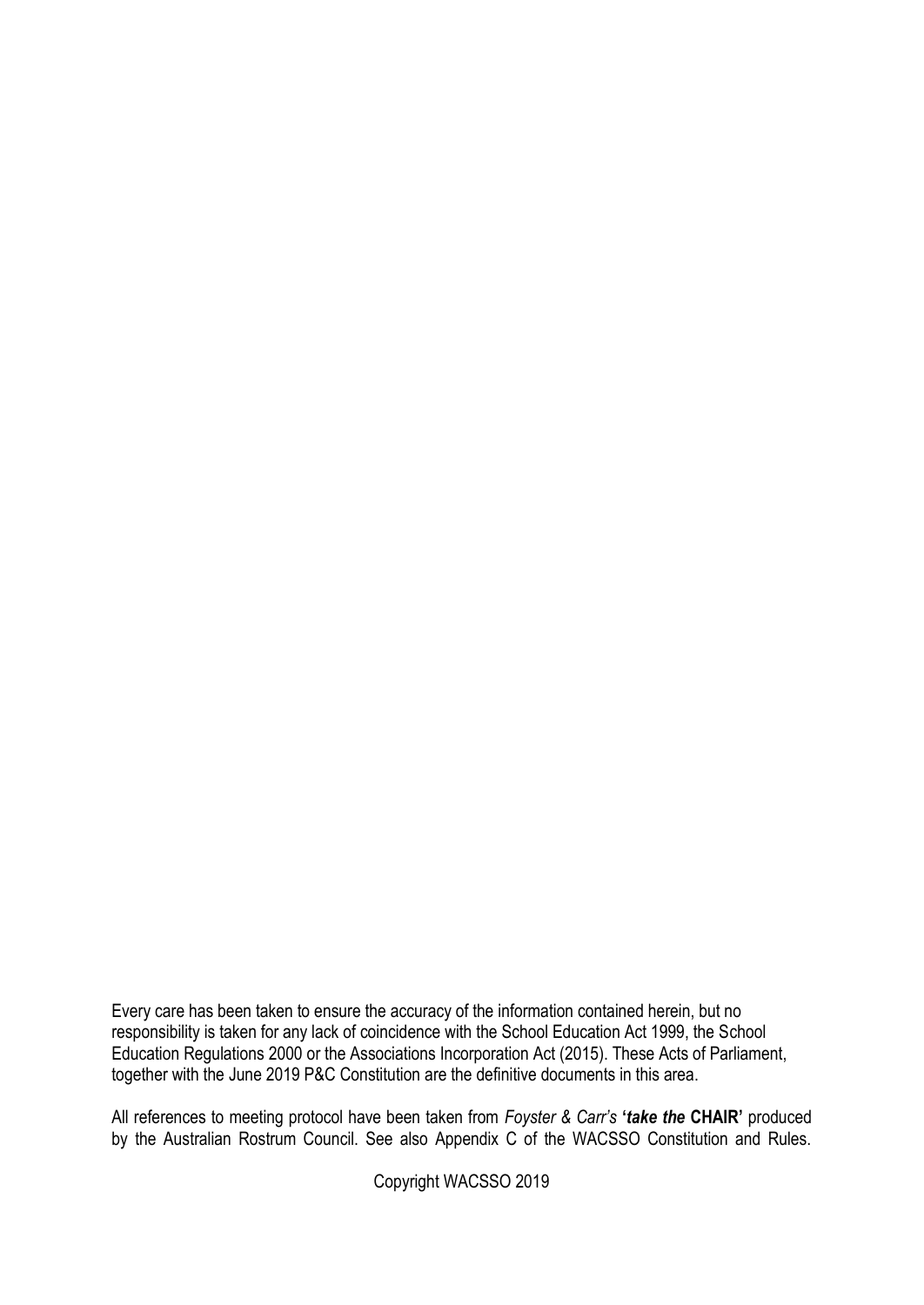### **Top 10 rules for being a great P&C Secretary**

- 1. Be organised.
- 2. With the assistance of the Chairperson, prepare a comprehensive agenda for every meeting.
- 3. Make sure *all* members are aware of the start time, finish time and place of the meeting. Ensure the Chairperson starts on time and finishes on time.
- 4. Do not read the minutes of the last meeting in full at the meeting. Circulate draft copies at least two weeks before the next meeting date.
- 5. Do not attempt to take detailed notes of discussions and include them in the minutes.
- 6. Record all resolutions taken *exactly as passed* by the members and ask the Chairperson to repeat the words of the motion if unsure.
- 7. Ensure that you record the names of the people responsible for following up a resolution (Action Items).
- 8. Nominate members to assist. That's what they are there for.
- 9. Do not become too involved in discussion/debate. If you feel you want to have close involvement in a topic, ask someone else to take the minutes for that item.
- 10. Office Bearers and Sub-committees must put in written reports to save time and help you in your duties.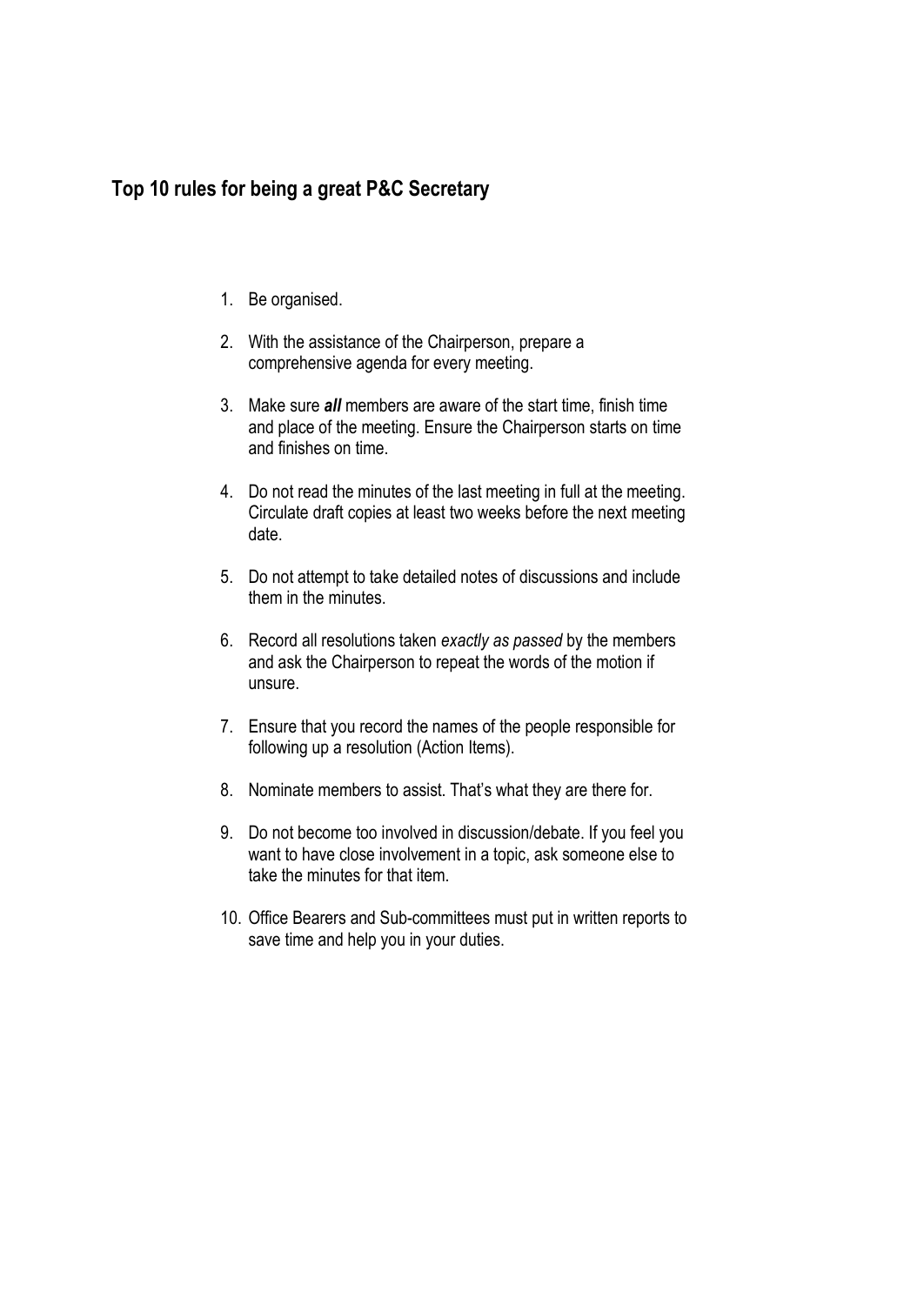# **Contents**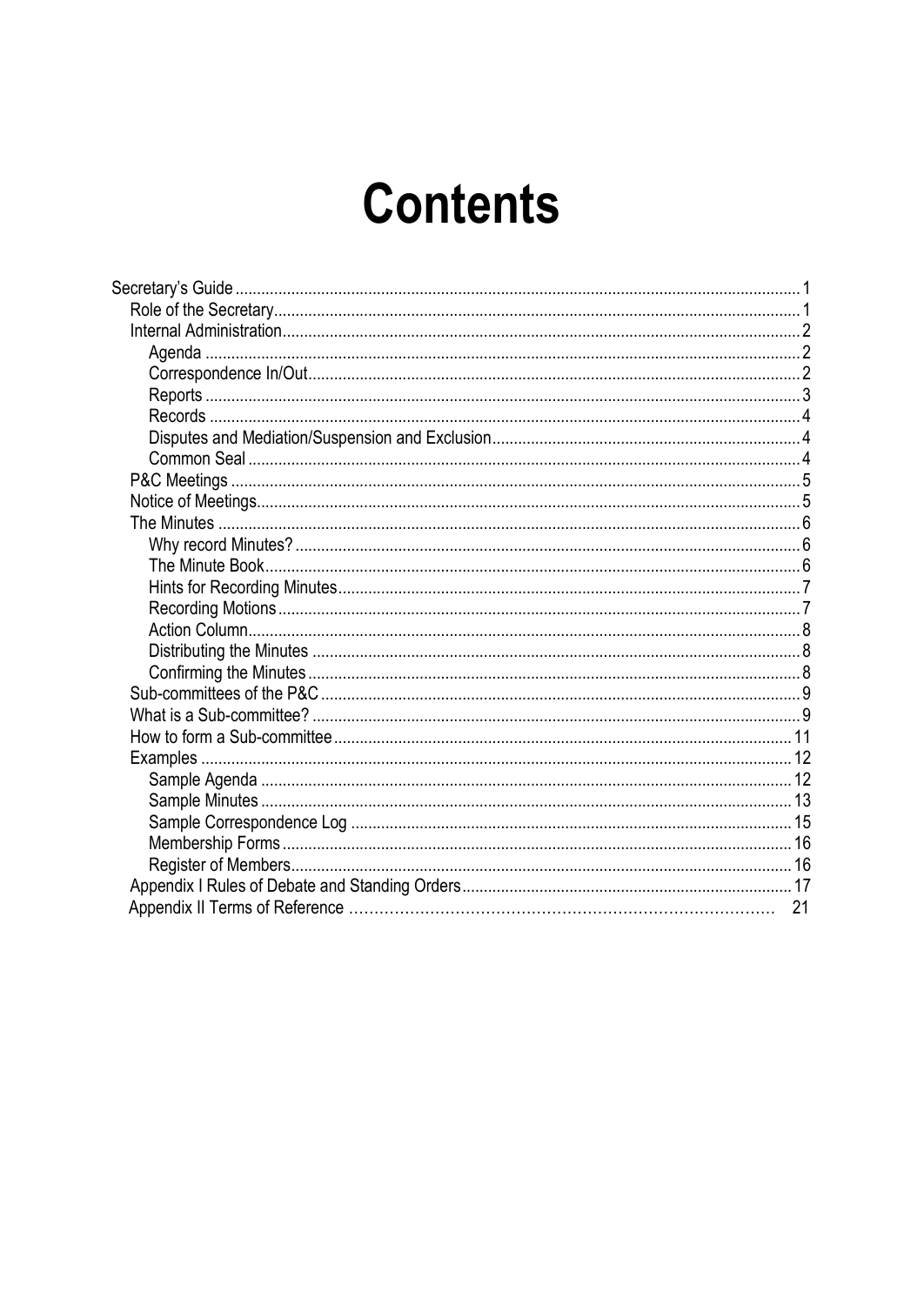# **Secretary's Guide**

# <span id="page-4-1"></span><span id="page-4-0"></span>**Role of the Secretary**

An efficient Secretary is the key to the smooth operation of any P&C.

P&Cs fortunate enough to possess one tend to hang on to their prized possession – sometimes too long. This can be risky for your organisation as you should be preparing successors to the role.

Secretarial positions differ, but common aspects recur. This handbook covers virtually all the duties expected of a P&C Association Honorary Secretary.

### **What's a good Secretary like?**

The effective Secretary must be:

- **Methodical**
- Impartial
- ◆ Persistent
- Familiar with the Association's Constitution, Code of Conduct and By-laws

It is a characteristic of knowledge that those who seek it will find it. If you're keen to learn and help your P&C Association, you'll find ways to do it.

### **Methodical**

- Obtain a filing cabinet, chest of drawers or special box. If there is space, keep all records (working and archived) in a safe place on school premises e.g. canteen.
- Use an online storage platform. These can be generic or specially designed for Associations like P&Cs.
- Draw up an annual calendar or chart and mark in all key dates: meetings; fetes; P&C Association deadlines (insurance premiums due, WACSSO affiliation fees, Associations Online requirements, ACNC requirements, WACSSO Annual Conference); school terms and holidays. Use the annual P&C Handbook from WACSSO as a source of information for this calendar.

### **Persistent**

They must round up people who've been given jobs to do such as action items from P&C meetings.

At meetings, look for the opportunity to delegate tasks to other members. Remember, the Secretary is not the general "gopher" to whom all tasks must fall. This attitude, which many people have, makes the Secretary's job far more onerous than it need be.

"the Secretary is not the general *gopher* to who all tasks must fall"

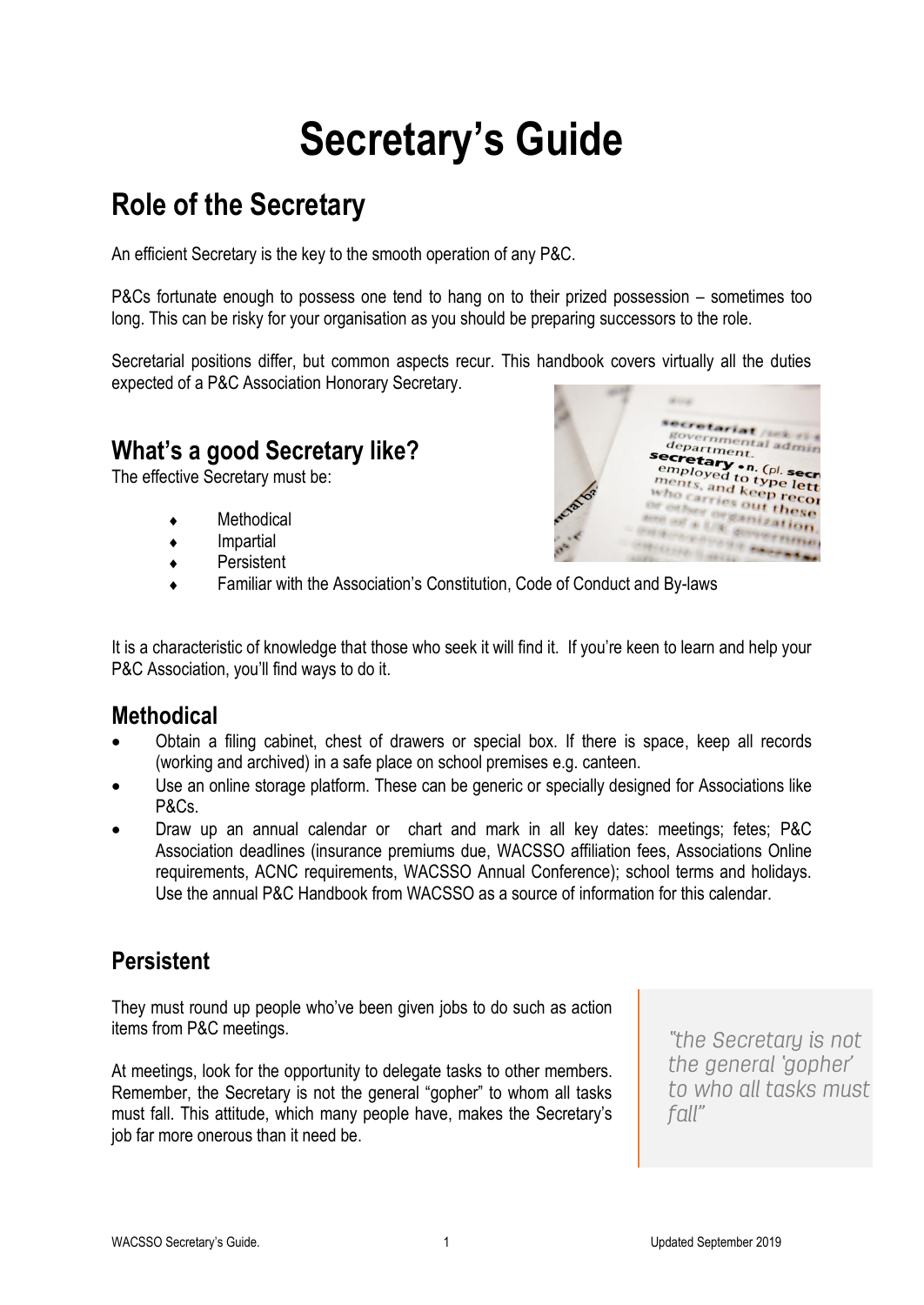### **Impartial**

Be representative of the whole P&C and avoid cliques or internal power-plays. You have been elected to serve the best interests of the P&C membership.

### **Constitutionally Aware**

Like all P&C members, you must be thoroughly aware of the constitutional requirements of the Association. Always have a copy of the 2019 P&C Constitution (and any By-laws) on hand to ensure the Association is always acting within its obligations. A Secretary who is thoroughly familiar with the provisions of the Constitution is a tremendous help to the Chairperson.

"A Secretary who is thoroughly familiar with the provisions of the Constitution is a tremendous help to the Chairperson"

# <span id="page-5-0"></span>**Internal Administration**

## <span id="page-5-1"></span>**Agenda**

The business for the P&C meeting is set out in an agenda which is an outline of the meeting structure. A well-considered agenda, compiled by the Chairperson (usually President) and the Secretary, leads to a constructive meeting. Ideally, the agenda should be circulated to all members prior to the meeting, allowing them to give some thought to issues raised before being required to make a decision. Under the 2019 P&C Constitution, financial motions to be moved at meetings **require notice** of 7 days for General Meetings and 48 hours for Executive Committee Meetings. Because this notice must be sent out prior to the meeting, it is a good idea to send the agenda at the same time, so members can be informed what they will be asked to spend funds on.

It may be useful to publish the agenda in a newsletter and on social media so other members of the school community are aware of the matters being dealt with at the meeting. This can help attract new members to the meeting.

### <span id="page-5-2"></span>**Correspondence In/Out**

Correspondence can be loosely defined as *communications to/from parties external to the P&C and its membership, and relevant to the core business of the association. This includes both post mail and email.*

Ensure you have a process for collecting and sorting the P&C correspondence. This should be done on a regular basis and not left until the week of a P&C meeting – or, even worse, the day of the meeting.

• Maintain two separate books for correspondence; one for inward and the other for outward correspondence (See samples on page 14 of handbook.). Alternatively, record these in a spreadsheet or use an online platform.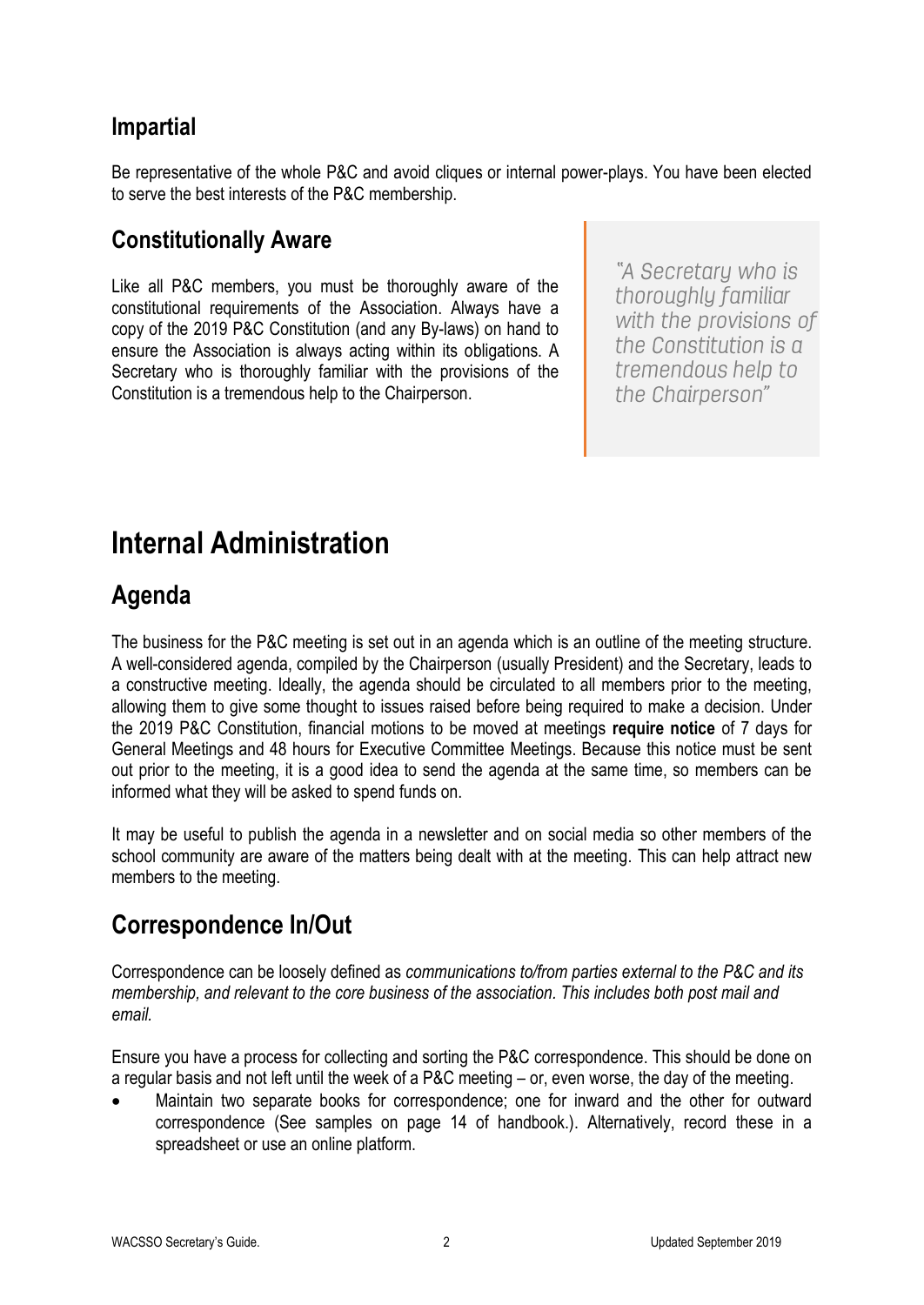- As soon as correspondence has been received, number it in sequence and enter it, with its number and the date in the inward book.
- If the correspondence is passed on to another member of the P&C, make a note of that in the book so that the letter will not be lost.
- When a reply is written, record it by number in the outward book with the date sent. Pages from these books can be photocopied and placed with the minutes.



Letters do not have to be read to the meeting unless someone specifically requests that the Secretary do so.

Correspondence that does not relate to finances or employees, must be retained for 12 months (*P&C Constitution Rule 20.3*). Correspondence that relates to employees and finances should be given to the P&C Treasurer. Letters which you believe may have historical interest should be archived with the minute books.

#### **Processing post mail/email**

The Secretary, or another person delegated by the P&C, must:

- Collect the mail from the school (usually a designated pigeonhole), or PO Box at least once a week.
- Request to be cc'd into Office Bearer email correspondence with external parties.
- Be the recipient of any resignations of members of the P&C or Executive Committee (*P&C Constitution Rule 8.1*)
- Open and read all the mail (see next point for exceptions) that is addressed to the P&C Association. It does not matter if it is addressed to the President, Secretary, Treasurer or Mr/Ms P&C Member – someone MUST open the mail and decide what to do with it.
- If mail is marked "Private and Confidential", only the person it is addressed to is legally allowed to open the envelope. This could be confidential employee or 'Safety House' information.
- Give mail to the relevant person e.g. canteen convenor.
- Refer urgent correspondence to the President immediately. It may be necessary to call an Executive Committee meeting to discuss the P&C's response.
- List correspondence of a non-urgent nature on the next agenda under 'Correspondence In', or present as a separate list.
- Reply to correspondence as approved and directed by a meeting of the association.

### <span id="page-6-0"></span>**Reports**

Encourage everyone who makes a report to submit it in writing. These written reports should be retained as part of the permanent records of the P&C Association. Reports may be submitted by:

• Treasurer (mandatory)

- **President**
- Vice-President/WACSSO Liaison (recommended)
- Principal (recommended)
- P&C member on School Council/Board
- Sub-committees including Canteen, Uniform, Fundraising etc.(mandatory)

A motion to adopt a report obliges the Secretary to keep a copy of the report as an appendix to the minutes. The report becomes a part of the permanent records of the P&C Association.

"Encourage everyone who makes a report to submit it in writing"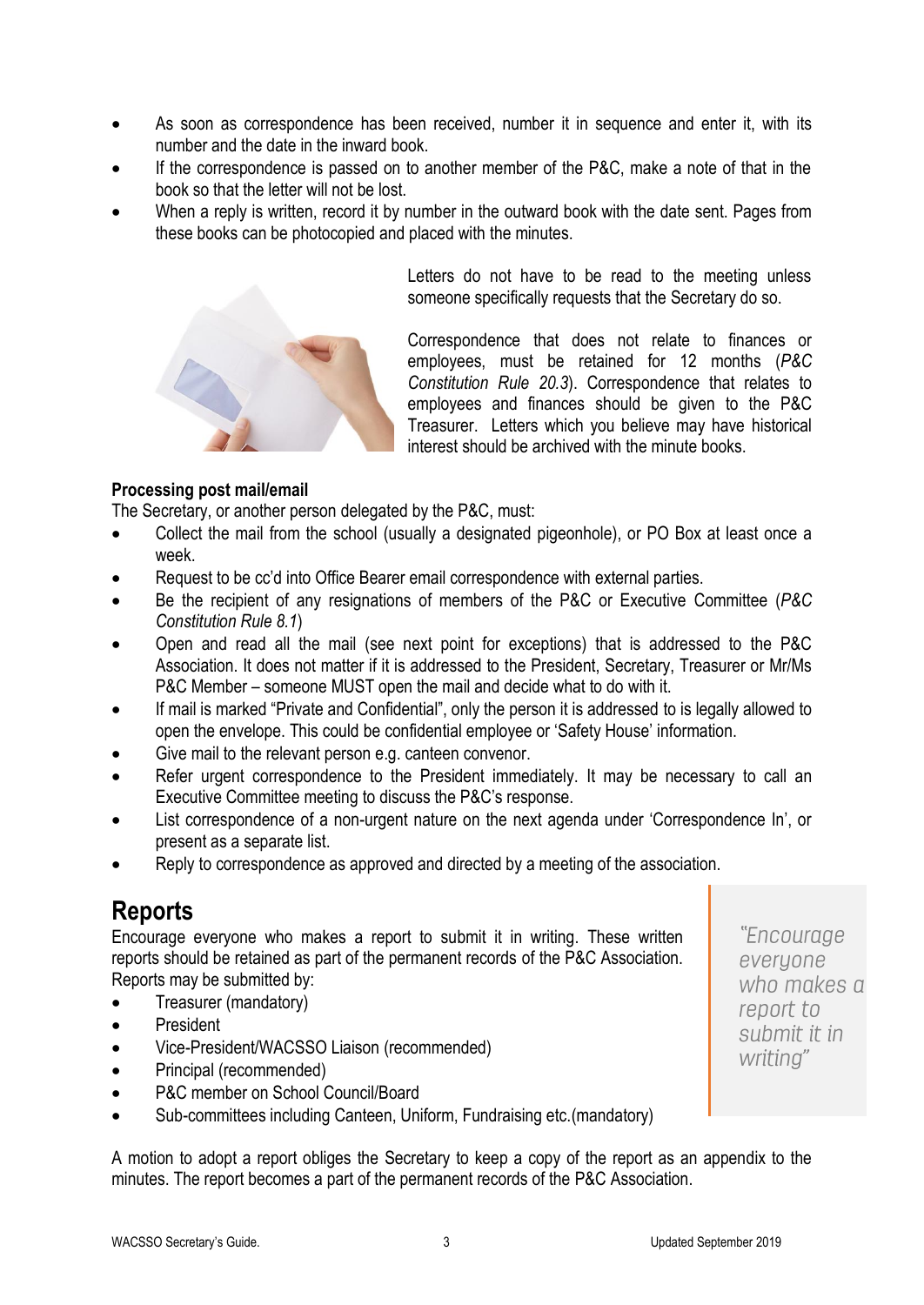## <span id="page-7-0"></span>**Records**

It is the Secretary's responsibility to:

- Notify the Principal and **WACSSO Inc.** before 30 April each year the names of the persons who in that year are Office Bearers and executive members of the P&C. The WACSSO website has a submittable form that makes this task easier.
- Maintain the Register of Members (Section 53 of the Associations Incorporation Act 2015). The Register of Members will include the name, either the residential, postal or email address of each member and the date they became a member. It should also state if a member is suspended or expelled. Any changes to this information must be recorded in the Register within 28 days.
- Maintain all official documents such as the P&C Constitution and Association's Incorporation certificate.
- Alert the Executive Committee when renewals fall due or an official deadline must be met.
- Maintain the current minute book (or alternative).
- Ensure old minutes or minute books are safely archived. Remember, these are the historical record of your Association and must be kept indefinitely, preferably in a locked filing cabinet on the school grounds. Also consider having a back-up soft copy on hardware or online.
- Return all documents to the Executive Committee as soon as possible after they leave the position.

*Refer P&C Constitution Rules 6.6, 16.2, 16.3, 16.4, 16.5, 16.6 & 20.2.*

# <span id="page-7-1"></span>**Disputes and Mediation / Suspension and Expulsion**

The Secretary has an important role in both these processes (*P&C Constitution Rules 9.0 and 28.0*) as they may be one of the first Executive members contacted when a member wishes to raise an issue. They will also be responsible for sending correspondence and calling meetings which form an integral part of these rules.

Being a member of the Executive Committee, they will also play a part in determining the outcome of a dispute or deciding if a member is to be suspended or expelled and the recording of any action in the Register of Members. They may also be required to take part in the mediation process.

# <span id="page-7-2"></span>**Common Seal**

If the P&C has a Common Seal (*P&C Constitution Rule 29.0*), then it is kept in the custody of the Secretary. They are also one of the Office Bearers that are permitted to countersign its use.

"Being a member of the Executive Committee. *(the* Secretary) will also play a part in determining the outcome of a dispute"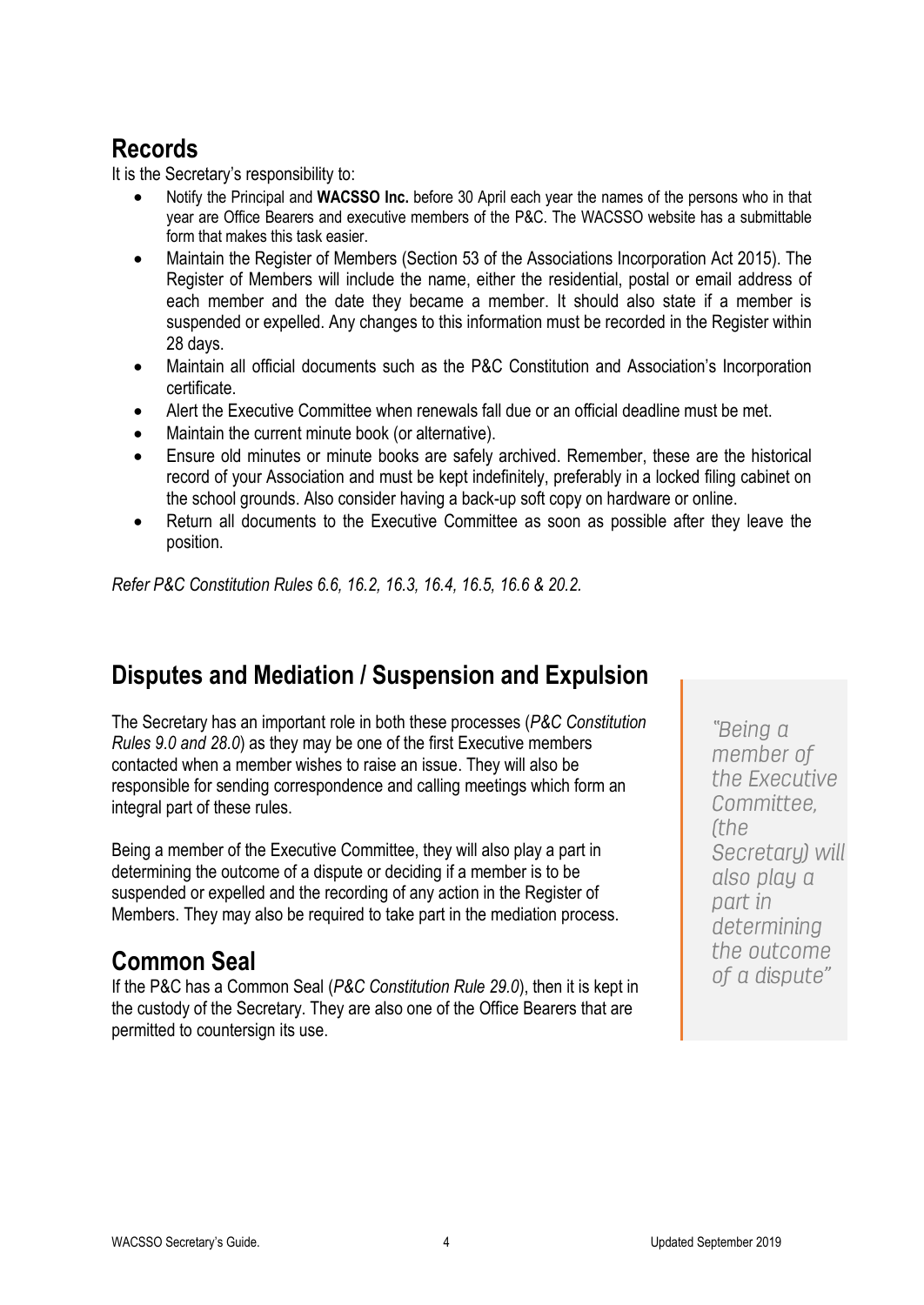# <span id="page-8-0"></span>**P&C Meetings**

- Convene meetings as required, i.e. advertise and organise them. Include financial motions on any notice of meeting.
- Call Special General Meetings, if required, under the provisions of *P&C Constitution Rule 23.3.*
- Prepare an agenda in consultation with the Chairperson. (See sample on page 12 of this guide).
- Prepare and circulate documents, preferably prior to the meeting: minutes, agenda, reports, correspondence list.
- Prepare the meeting room: chairs, tables, whiteboards, copies of the Constitution, Codes of Conduct etc.
- Take new memberships and add to Register of Members.
- Record minutes. Keep the Chairperson informed of any matter which may assist or invalidate proceedings.
- Write letters or emails as the meeting has instructed.
- Be prepared for secret ballots if requested.
- Carry out the constitutional requirements of the Annual General Meeting with regard to timing of notices, notices of motion, nominations of office bearers, and annual financial reporting.

*Refer P&C Constitution Rules 6.6, 23.1, 24.1, 24.2 & 26.5.*

### <span id="page-8-1"></span>**Notice of Meetings**

Notice of meetings must be sent 7 days prior to the scheduled date in accordance with the Constitution. If all those entitled to be at the meeting do not receive adequate notice, there is a risk the meeting could be declared invalid. (*P&C Constitution Rule 24.1*)

The notice must mention:

- Time
- Date
- Venue
- Motions on Notice (i.e. General Business)
- **Financial motions to be presented**
- Type of meeting (i.e. General, Executive, Special etc.)

Types of meetings:

- General Meeting
- Annual General Meeting
- Special General Meeting
- **Executive Committee Meeting**
- Sub-committee Meeting



*Members must receive 7 days' notice of a General Meeting (including Annual General Meeting and Special General Meeting), and 48 hours' notice of Executive Committee Meetings. Required notice for Subcommittee meetings will be outlined in the Terms of Reference for that Subcommittee.*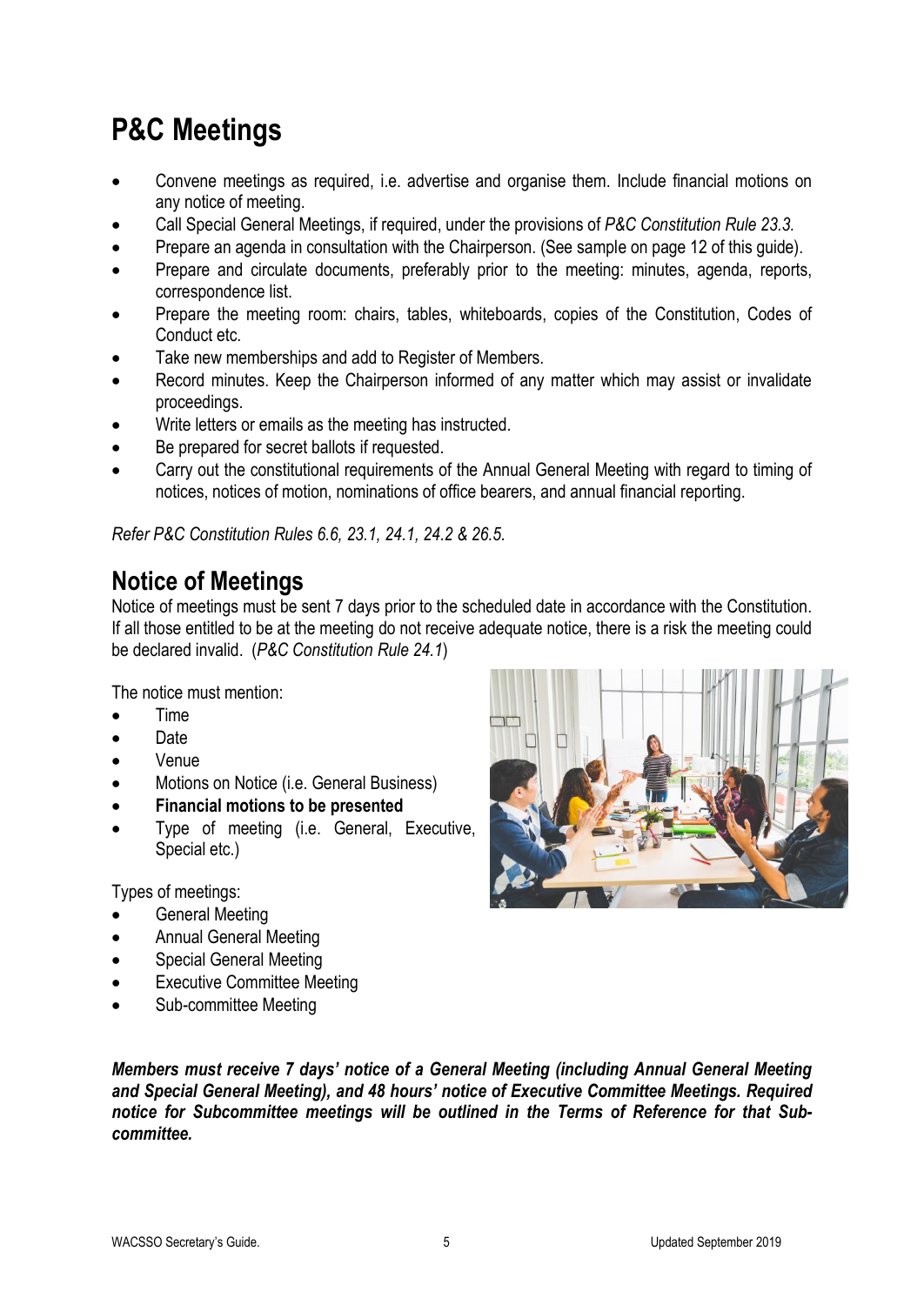# <span id="page-9-0"></span>**The Minutes**

It is essential to have a clear and accurate record of the proceedings of a meeting, which is why minutes are kept. Minutes should be written as soon as possible after the meeting, so they are a true and accurate record of the meeting events. (*P&C Constitution Rules 16.2, 23.1.3 and 26.5*)

### <span id="page-9-1"></span>**Why record Minutes?**

Minutes are a brief, formal summary of the business conducted and outcomes at the meeting that help keep the Association working towards its objectives. As an official record they serve the following purposes:

- recording attendance and apologies;
- being a permanent record of meetings;
- recording policy decisions and progress on activities;
- documenting action that needs to be taken and by who;
- confirming elections, expenditure and actions authorised by the P&C Association;
- being a constitutionally acceptable reference and guide in case of later doubt or dispute; and
- providing information to members absent from the meeting.

P&C Associations may vary the form of their minutes, but there are some items which should always be recorded as they arise. These include:

- The operating name of the P&C Association;
- the type of meeting (i.e. General, Executive, Special etc.);
- time, date and venue of meeting;
- name of the Chairperson;
- names of the people present apologies, if received, of those absent;
- confirmation of previous minutes;
- correspondence received and action to be taken;
- Treasurer's report and list of accounts for payment;
- reports and action to be taken (including the names of members required to follow up);
- resolutions of the meeting;
- motions defeated, withdrawn or deferred to the next meeting;
- date of next meeting;
- time of meeting close; and
- the minutes of the Annual General Meeting must also list the names of the persons elected to the various offices and committees.

### <span id="page-9-2"></span>**The Minute Book**

The minute book is an official record of the P&C Association's decisions. Once the minutes have been accepted, the official copy should be pasted securely in the minute book or in digital format. Don't allow people to "borrow" the minutes to make copies. You may easily lose a vital piece of your history.

"Minutes are a brief, formal summary of the business conducted and outcomes of the meeting"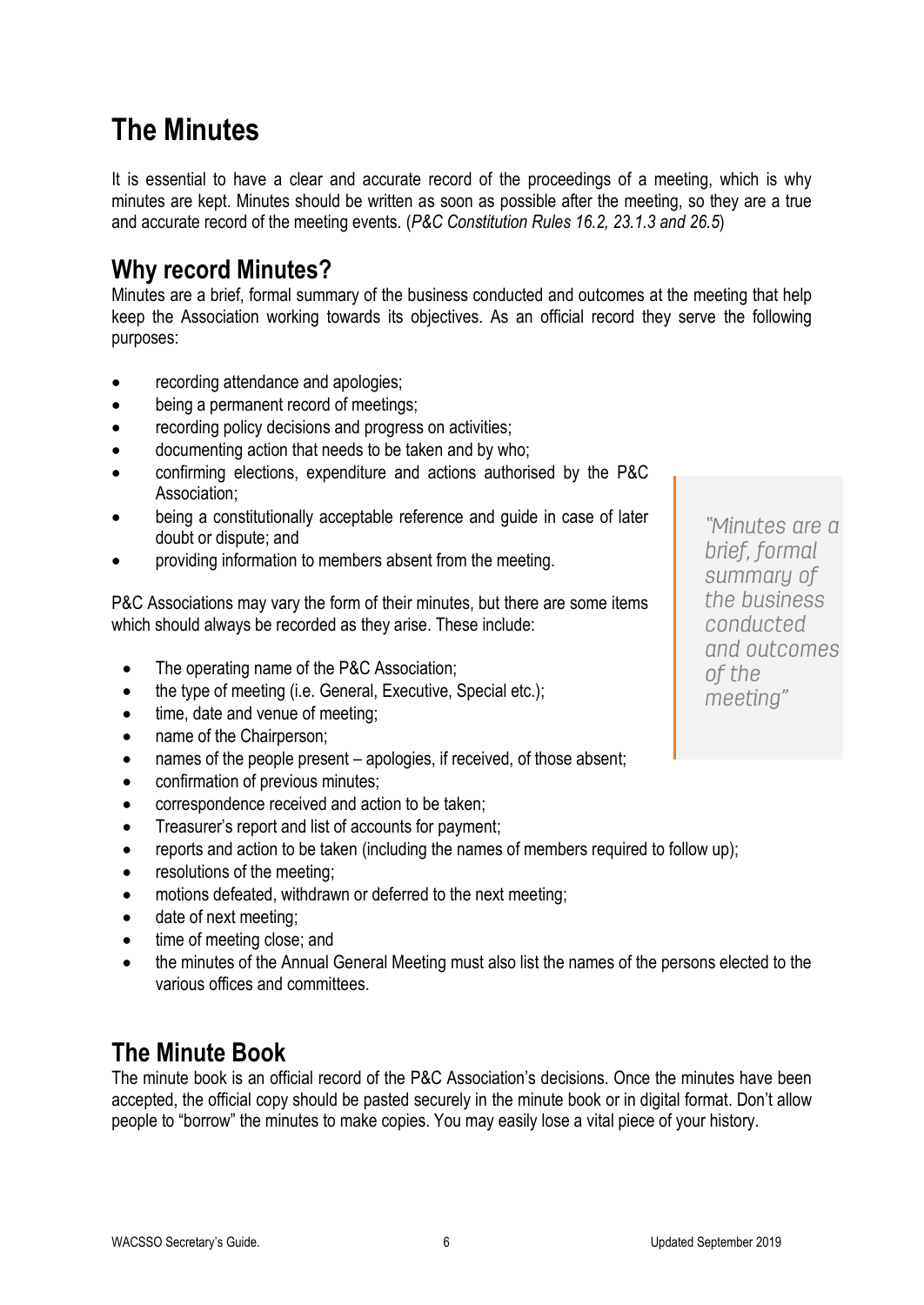# <span id="page-10-0"></span>**Hints for Recording Minutes**

Minutes are not a record of who said what. It is unnecessary to accurately record everything said, and incorrect reporting may lead to repercussions. The decisions that were made are the important points that need to be noted. A verbatim report of the debate that led to the decision is not required unless a member specifically requests for their debate to be recorded (even then it is at the Chair's discretion if this happens or not). You may also choose not to record the names of the mover and seconder.

Minutes that are written in point form make a much more useful working document than minutes that are written as a narrative.

The Secretary should always sit next to the Chairperson so details can be clarified quickly and to keep the Chairperson on schedule. Groups of people often believe they have reached a decision, yet when asked to express it, they have difficulty. It is not the Secretary's job to determine how a decision should be recorded in the minutes so do not be afraid to interrupt the meeting to clarify any matter to ensure accuracy.

When recording minutes:

- Listen for key words or phrases;
- try to capture basic ideas and the essence of what people say *never attempt to record debates verbatim*;
- use clear, simple language;
- don't worry about spelling;
- abbreviate words and use initials to save time;
- circle key ideas, statements or decisions;
- number all pages;
- keep notes made at the time until the minutes have been confirmed at the next meeting; and
- write up the minutes as soon as possible after the meeting.

### <span id="page-10-1"></span>**Recording Motions**

There are two types of motions:

**Procedural motions** relate to the conduct of the meeting, such as 'point of order', 'dissent' or 'closure'. These are motions that members can use during standing orders, for more information see the President's Guide or the Effective Meeting Guidelines publications.

**Substantive motions** (most common type) are where motions are moved, debate follows, and votes are taken. The Secretary may choose whether or not to record the names of movers and seconders, however the result of any vote must always be recorded. When a motion is defeated it must still be recorded in the minutes. To leave it out creates the false belief that the matter was not raised. Motions that are put to the meeting but are not seconded do not need to be recorded.

It is not necessary to record the names of speakers for or against motions. After the motion has been put to the meeting the Secretary need not record any more detail (except main points raised in the discussion) until the decision is reached.

For minor motions, you may wish to use a simple statement such as:



who said what"

"write up the minutes as soon as possible after the meeting"

"Minutes are not a record of

WACSSO Secretary's Guide. The Contract of the Contract of Technology and Technology and Technology and Technology and Technology and Technology and Technology and Technology and Technology and Technology and Technology and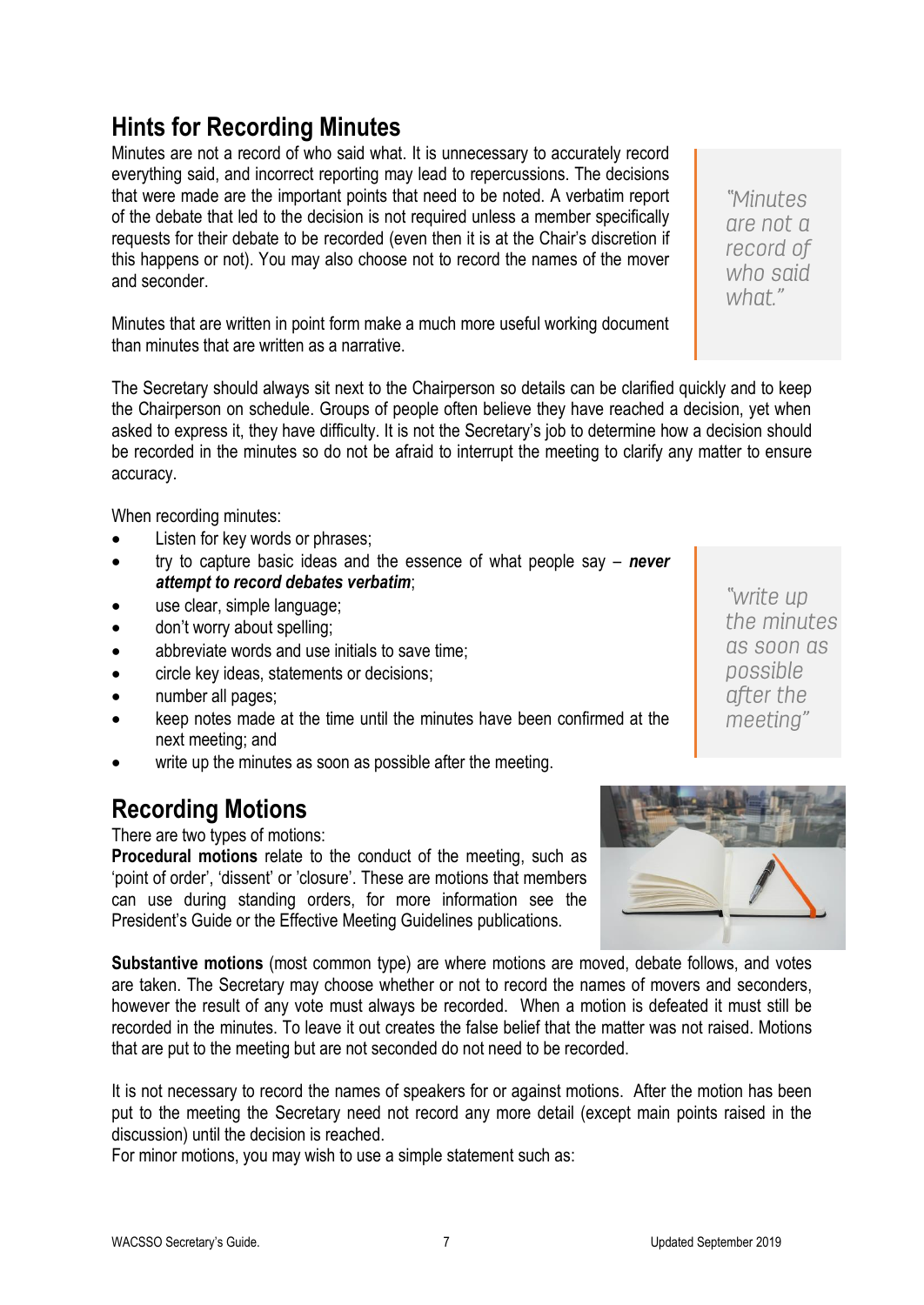*"It was resolved that …"; "It was agreed that …"; "The Anytown Primary School P&C Association resolved to …".*

Ensure you understand any motion and subsequent resolution fully before recording it. If you don't understand the motion/resolution, ask the Chairperson to repeat it.

### <span id="page-11-0"></span>**Action Column**

It is essential that the minutes have an action column that lists the names of those responsible for following up the decisions made during the meeting. Every motion that requires action, should have the name of the person responsible for the action detailed.

Remember to push this point at meetings and delegate or you may be expected to do everything. Don't let decisions pass without appointing a member to take responsibility for actioning it.

### <span id="page-11-1"></span>**Distributing the Minutes**

Minutes are important. They provide a record of decisions made, and perhaps more importantly, a record of action required. For this reason, they must be distributed in confidential draft form to members not less than two weeks before the next meeting is scheduled *(P&C Constitution Rule 26.5*). These minutes are not official until they are ratified at the next General Meeting.

If members have an opportunity to read and really absorb the minutes prior to the meeting they can be sure it really is a true and accurate record of the meeting – and it may also serve as a reminder to a member they have a task to action.

Avoid reading the minutes of the previous meeting in full at the next meeting– it is unproductive, kills momentum and eats into precious time.

### <span id="page-11-2"></span>**Confirming the Minutes**

If you have circulated the minutes before the meeting, the members vote:

*"That the minutes of the meeting of Anytown Primary School P&C Association held on …...…. at ………. be taken as read and confirmed as a true and accurate record.*

This gives the members the chance to discuss the *accuracy of the minutes as a record*. This is not the time to re-open discussion on decisions taken at the previous meeting. If the decisions taken were inappropriate or foolish, they must stay on record and be rescinded, or amended, at the proper time in the meeting.

The Secretary must enlist the help of the Chairperson to prevent *nit-pickers* from wasting time looking for trivialities in the minutes. There is no need for members to correct spelling and grammar, unless the errors change the meaning or intent of the resolution.

"Every motion that requires action. should have the name of the person responsible for the action"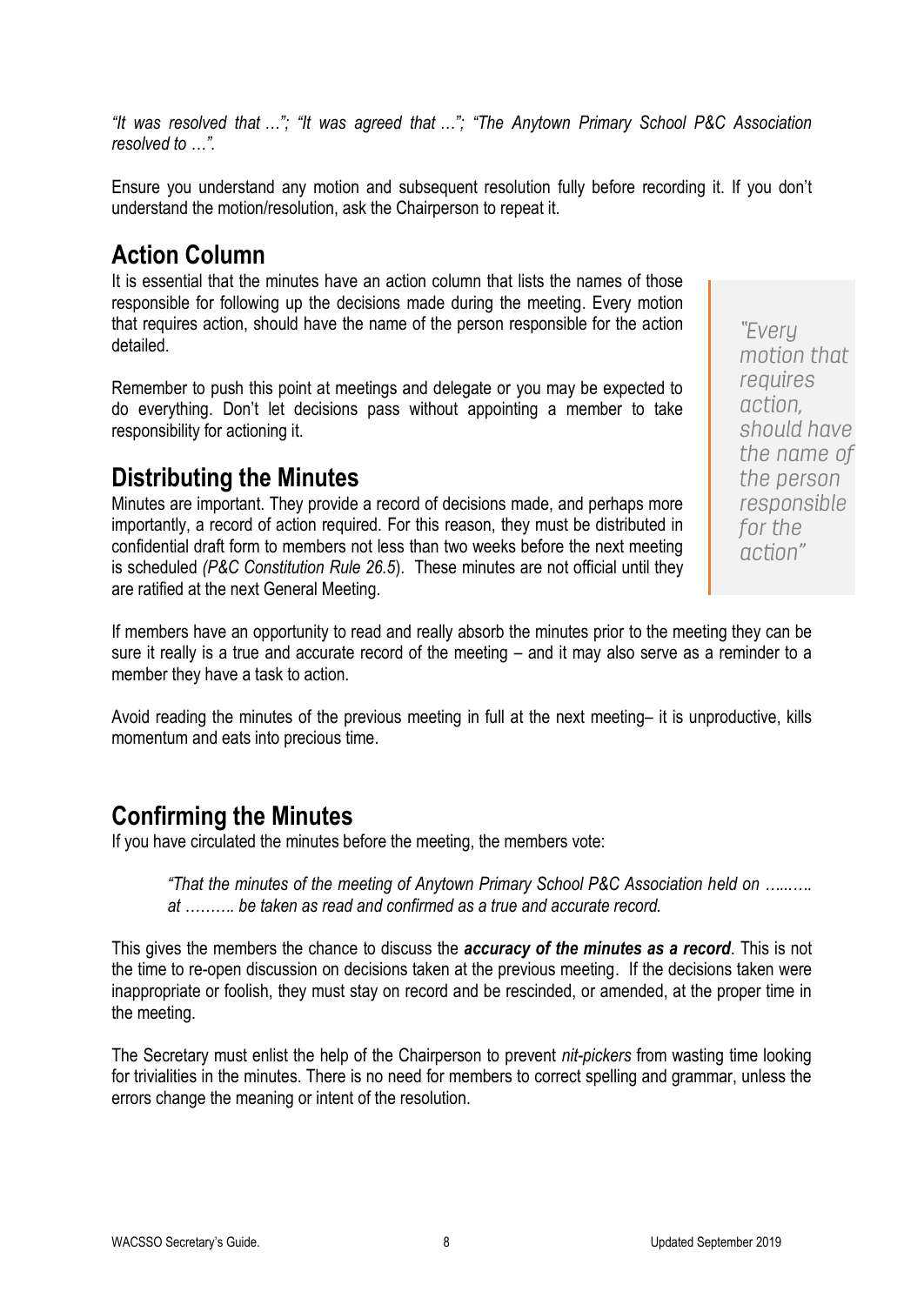If amendments / corrections are required, the members vote:

*"That the minutes of the meeting of Anytown Primary School P&C Association held on ….…. at ………., with the following amendment(s) ………, be taken as read and confirmed as a true and accurate record.*

The minutes are then signed and dated by the Chairperson before being pasted in the Minute Book. This is known as *ratification*.

Contrary to popular opinion, it is acceptable for the minutes to be signed by someone who was not the Chairperson at the meeting of which the minutes are a record. Similarly, it is reasonable to allow all members at the current meeting to vote on the minutes, irrespective of their attendance at the previous meeting.



# <span id="page-12-0"></span>**Sub-committees of the P&C**

### <span id="page-12-1"></span>**What is a Sub-committee?**

The P&C may form Sub-committees to perform specific tasks. In forming a Sub-committee, the P&C delegates the responsibility of planning, management and operation of an amenity, e.g. canteen, uniform shop, or fundraising to a committee. The P&C instructs the committee on how it is to operate by adopting instructions called a *Terms of Reference* (*P&C Constitution Rule 18.2).* These *Terms of Reference* can be altered at any time by the General Meeting of the P&C and it is recommended that when the Sub-committee is elected at each AGM they be given a copy of the *Terms of Reference* for review and reference.

The Sub-committee is formed by resolution at a P&C General Meeting (or AGM) and the members of the committee elected at the same time. Should a position become vacant on the committee an election may be held at a General Meeting of the P&C to fill the vacancy.

### **Members of P&C Sub-committees must be financial or ex officio members of the P&***C* (P&C Constitution Rule 18.4).

After a committee is formed it may elect from within its membership a Convener and a Secretary. Where finances are involved, and the P&C has approved a separate bank account a Treasurer and a Secretary or one person as Secretary/Treasurer may be elected.

#### **The P&C Treasurer has overall responsibility for the books of account of all Sub-committees** (P&C Constitution Rule 17.1)

The expenditure of a Sub-committee's profits must be decided upon by a General Meeting of the P&C. Power of fundraising and expenditure, in keeping with the Sub-committee's purpose, may be given to a committee by the P&C. The Sub-committee's profits should be transferred to the general P&C account on a regular basis.

"The expenditure of a Subcommittee's profits must be decided upon by a General Meeting of the  $P \& C'$ 

Timely and responsible fund management at Sub-committee level is important to ensure that funds raised are used or committed during the year in which they are raised. WACSSO does not recommend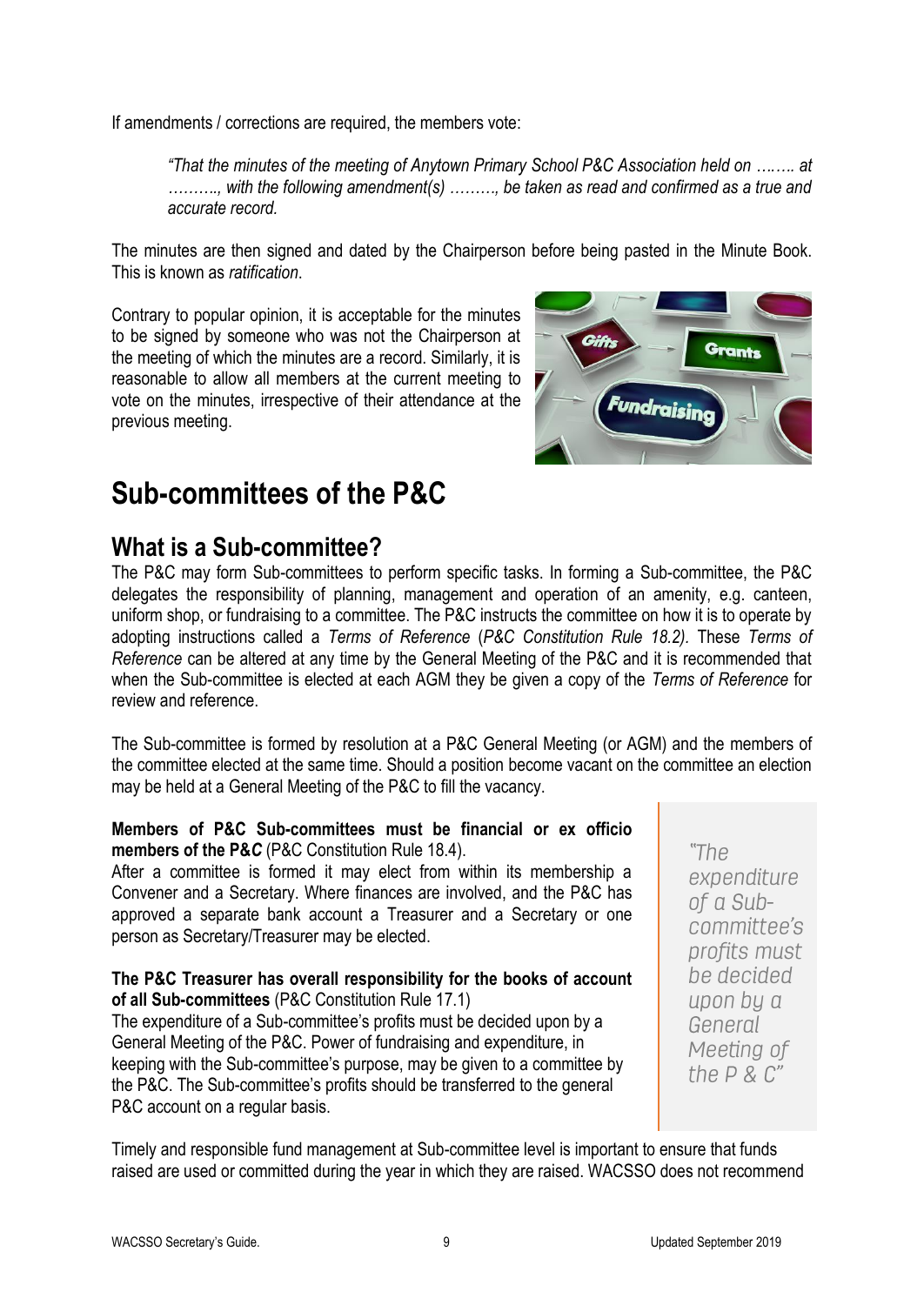that Sub-committees, other than the canteen or uniform Sub-committees, have separate accounts or fundraise independently. However, as the P&C is an autonomous body it may choose to give these responsibilities/powers to one of its committees. If this is the case then an appropriate clause, identifying the responsibilities of the Treasurer, should be included in the Terms of Reference.

Sub-committees may have a clause in their Terms of Reference that allows them to spend money on consumables or incidentals directly associated with the administration of the Sub-committee. This clause in the Terms of Reference could be worded (as an example): *"the Sub-committee has the power to expend up to \$100 per term on administrative purposes only".*

All monies in an account in the name of a Sub-committee belong to the P&C (*P&C Constitution Rule 18.8*). This means that if the main P&C account runs short of funds it can claim any excess funds from Sub-committee accounts. Terms of Reference for committees with their own bank accounts are available from the WACSSO website.

The President of the P&C is *ex officio* a member of all Subcommittees (*P&C Constitution Rule 18.6)* and separately*,* Subcommittees must include a member of the Executive Committee (*P&C Constitution Rule 18.5).*

Responsibilities/powers of the Sub-committee are decided by the P&C when adopting the *Terms of Reference* for that Sub-committee. These responsibilities/powers should be clearly described to enable

"All monies in an account in the name of a Sub-committee belong to the P&C"

the Sub-committee to function effectively. In addition to any reports presented at meetings of the Subcommittee, Sub-committees must present reports at all P&C meetings and at other meetings of the P&C (*P&C Constitution Rule 18.7*). It is preferable that reports be written and contain a financial statement (where finances are involved) and recommendations to be motioned and debated. The P&C Treasurer must have access to the financial books of Sub-committees.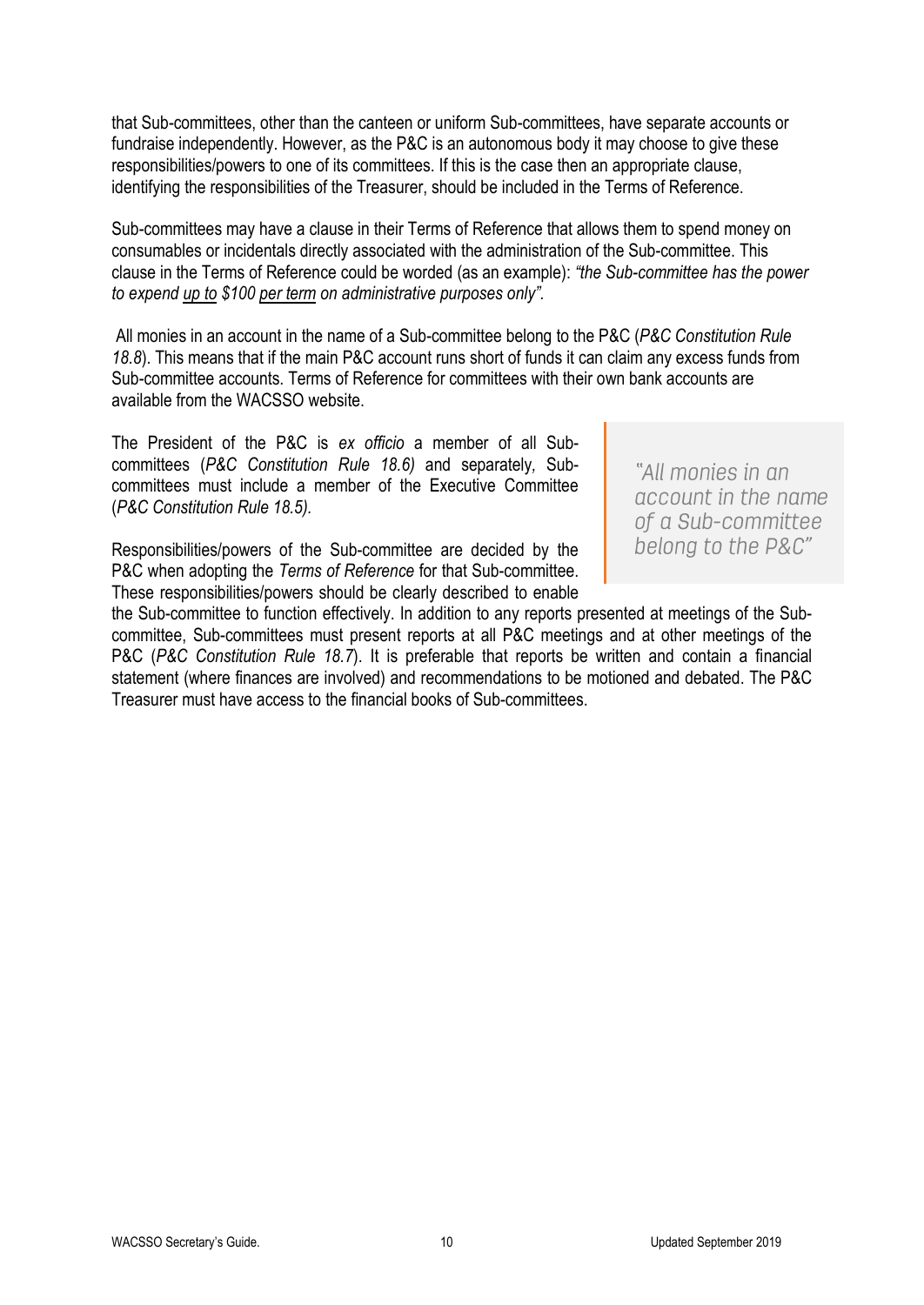### <span id="page-14-0"></span>**How to form a Sub-committee**

1. At a General Meeting of the P&C or AGM, a motion is passed *That a Sub-committee be formed consisting of ….. members to be known as the …………………... School Parents & Citizens' Association ……………………Sub- Committee.*

*Terms of Reference* are adopted, and the members (including at least one Executive Committee member) are elected.

The number of members on the Sub-committee can be changed at any time by resolution of the P&C. Membership of the Sub-committee is open to all financial and *ex officio* members of the P&C.

2. Terms of Reference

All Sub-committees require *Terms of Reference* to enable them to function. *Terms of Reference* are instructions from the P&C outlining how the committee is to operate. WACSSO has developed sample *Terms of Reference* for many Sub-committees, which can be found on the WACSSO website

- 3. After the *Terms of Reference* have been adopted and the required number of Sub-committee members have been elected, these members decide the date and place of the first meeting. At the first meeting of the Sub-committee a Convener is elected. **As this is only a** *Sub-committee* **of the main P&C Association the Sub-committee does not elect a President, there is only one President of a P&C Association.**
- 4. The Sub-committee meets at a time and place determined by the members. The Sub-committee must produce a written report to each meeting of the P&C. This report will include any recommendations (motions) to be approved by the General Meeting. All members can attend P&C meetings, as they are all financial or *ex officio* members of the P&C.

Issues to be observed:

• **Where the P&C has given approval for a Sub-committee to operate a bank account** the name of the account of the Sub-committee account must be:

...........................................................................School Parents and Citizens' Association Inc. (…………………… Account)

- Signatories on all bank accounts operated by a Sub-committee must be authorised signatories only (*P&C Constitution Rule 17.6*). A Sub-committee can't use its own signatories.
- 5. **Sub-committees of P&C Associations do not have Annual General Meetings.** All positions on all Sub-committees are declared vacant at the Annual General Meeting of the P&C, at which time these positions are again filled by election.
- 6. The Public Liability Insurance cover included in the affiliation fee paid by the P&C to WACSSO extends to cover all Sub-committees of the P&C, except for the Safety House Committee. Subcommittees must ensure that any planned activities are approved by a P&C General Meeting to ensure there are no complications with insurance claims. A P&C's incorporation status extends to include all Sub-committees of the P&C. To enable this to occur the establishment of the Subcommittee and adoption of *Terms of Reference* must appear in the P&Cs minutes.

"Sub-committees must ensure that any planned activities are approved by a P&C General Meeting so there are no complications in the event of an insurance claim"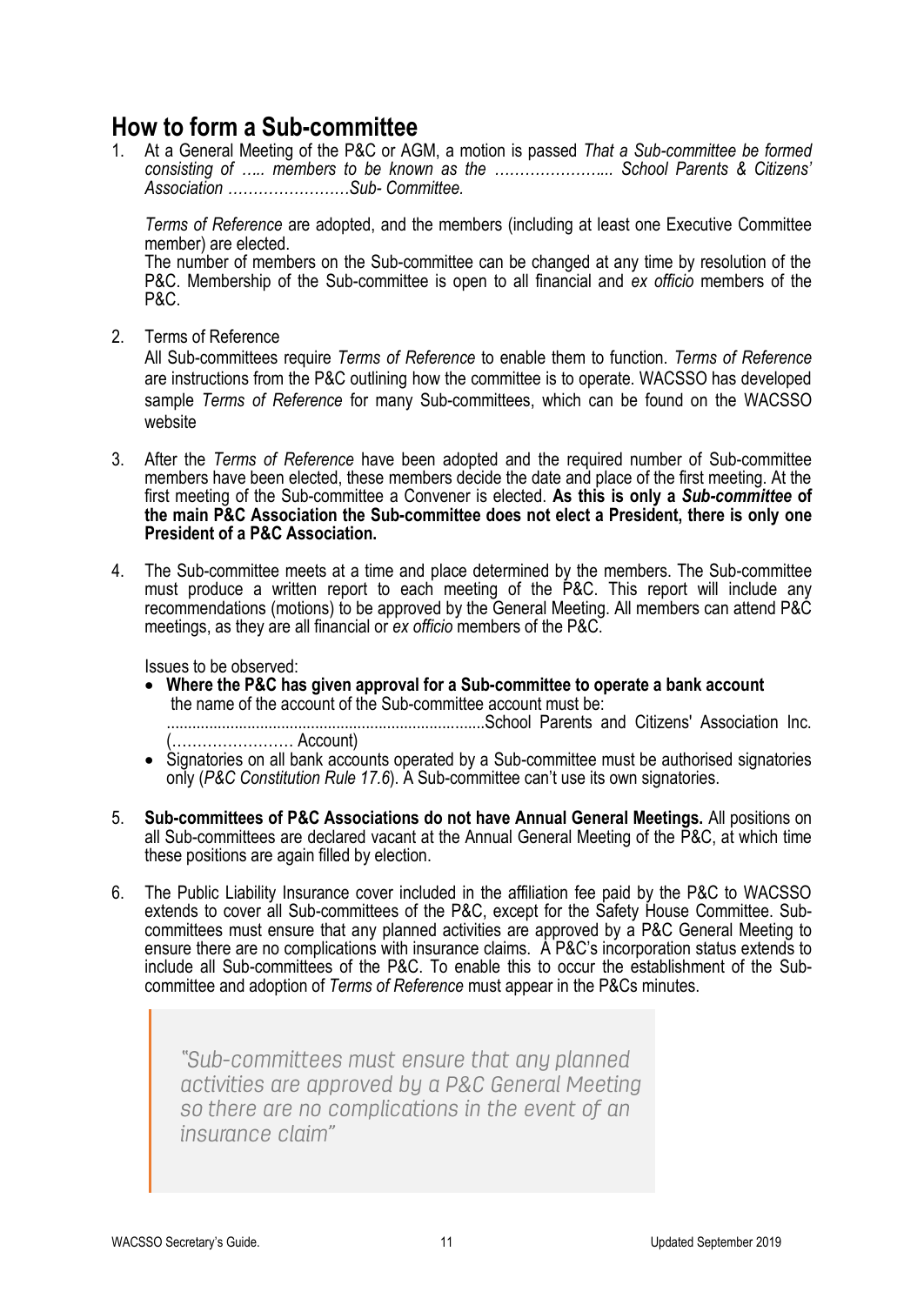# <span id="page-15-0"></span>**Examples**

### <span id="page-15-1"></span>**Sample Agenda**

### **Anytown Primary School P&C Association Inc.**

General Meeting to be held on Wednesday 3 May 2018 from 7.30pm – 8:30pm in the Staff Room

1. Welcome *(By the Chairperson.)*

> Apologies *(Read by Secretary.)*

- 2. Confirmation of minutes of previous meeting *(Motion that the minutes be accepted.)*
- 3. Business arising from previous minutes *(Specific items under consideration may be listed here. Members may raise any matter referred to in the minutes, but do not re-debate the issues.)*
- *4.* Correspondence 4.1 In *(Motion that correspondence in be received.)* 4.2 Out *(Motion that correspondence out be approved.)*
- 5. Treasurer's Report (*Motion that Treasurer's Report be adopted.)*
- 6. Other Reports
	- 6.1 President
	- 6.2 Vice President/WACSSO Liaison
	- 6.3 Principal
	- 6.4 Sub-committee reports

*(Motion that each report be adopted.)*

7. General Business

*(Notices of Motion (must include financial motions, which should be provided at least 7 days before meeting – encourages members to notify the Secretary of other items for discussion at least 7 days prior to the meeting as well.)*

- 8. Other Business *(Added to agenda at the beginning of the meeting and prioritised by the Chairperson.)*
- 9. Date of next meeting
- 10. Closure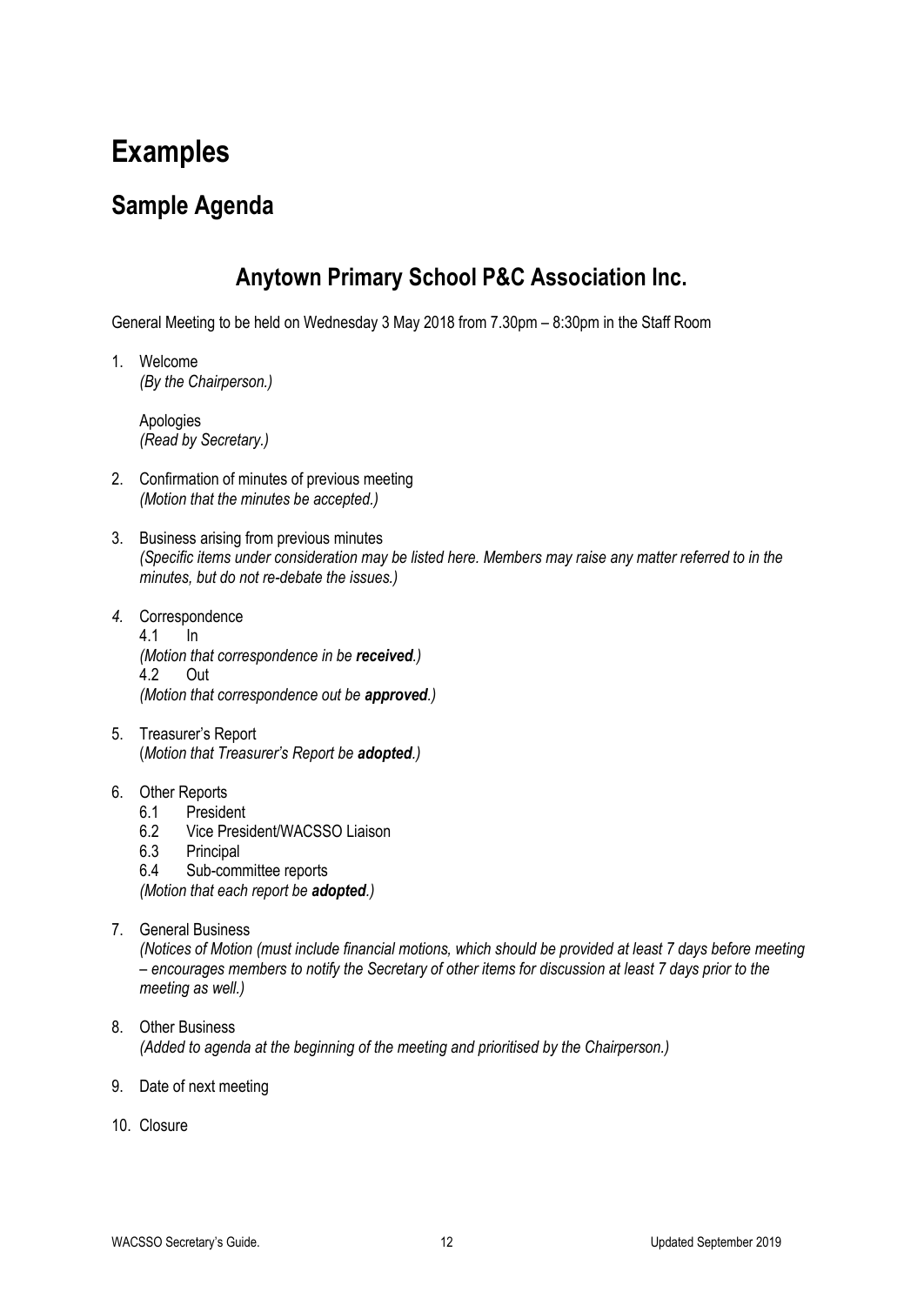### <span id="page-16-0"></span>**Sample Minutes**

### **Anytown Primary School P&C Association Inc.**

### **Minutes of the General Meeting held on Wednesday 3 May 2018 at 7.30pm in the Staff Room**

### **1. Welcome**

#### In attendance

B Smith (Chairperson), C Jones, J Rogers, Chong San Yoon, B Miller, M Taloi, K Rees-Smith, I Card, C Board, J Doe, P Trainer

Apologies

M Short, R A Wilkins

### **2. Confirmation of Minutes of Previous Meeting**

**Resolution:** That the minutes of the meeting of Anytown Primary School P&C Association held on 3 May 2018 at 7.30pm be taken as read and confirmed as a true and accurate record.

**Carried**

### **3. Business Arising from Previous Minutes**

#### 3.1 School Fete

Letters have been sent to prospective sponsors and exhibitors. Phone call to WACSSO re Public Liability Insurance (see attached note).

3.2 Baileys Fundraiser

Orders have been posted and goods should be received on Monday 25th April.

3.3 School's 40th anniversary Working party met to draw up timetable and allocate tasks.

### **4. Correspondence**

| 4.1 | Correspondence In                                                                           |                |
|-----|---------------------------------------------------------------------------------------------|----------------|
|     | <b>Resolution:</b> That correspondence in be received as per attached list.                 | <b>Carried</b> |
| 4.2 | Correspondence Out                                                                          |                |
|     | <b>Resolution:</b> That correspondence out be approved as per attached list.                | <b>Carried</b> |
| 5.  | Treasurer's Report (attached)                                                               |                |
|     | C Jones explained increase in cost of uniforms due to supplier's price increase.            |                |
|     | <b>Resolution:</b> That the Treasurer's report be adopted.                                  | <b>Carried</b> |
| 6.  | <b>Reports</b>                                                                              |                |
| 6.1 | President's Report (attached)                                                               |                |
|     | Resolution: That the President's report be received.                                        | <b>Carried</b> |
| 6.3 | Vice President/WACSSO Liaison Report (attached)                                             |                |
|     | <b>Resolution:</b> That the Vice President's report be received.                            | <b>Carried</b> |
| 6.3 | Principal's Report                                                                          |                |
|     | <b>Resolution:</b> That the Principal's report be received.                                 | <b>Carried</b> |
| 6.4 | Canteen Sub-committee's Report                                                              |                |
|     | Jane Doe reported that the Canteen Supervisor's contract is due for renewal.                |                |
|     | Action: President and Ms Doe to negotiate new agreement with Manager.                       |                |
|     | Profit of \$1,870 from last semester (Semester 2, 2018) transferred to P&C General Account. |                |
|     | <b>Resolution:</b> That the Canteen Sub-committee's report be adopted.                      | <b>Carried</b> |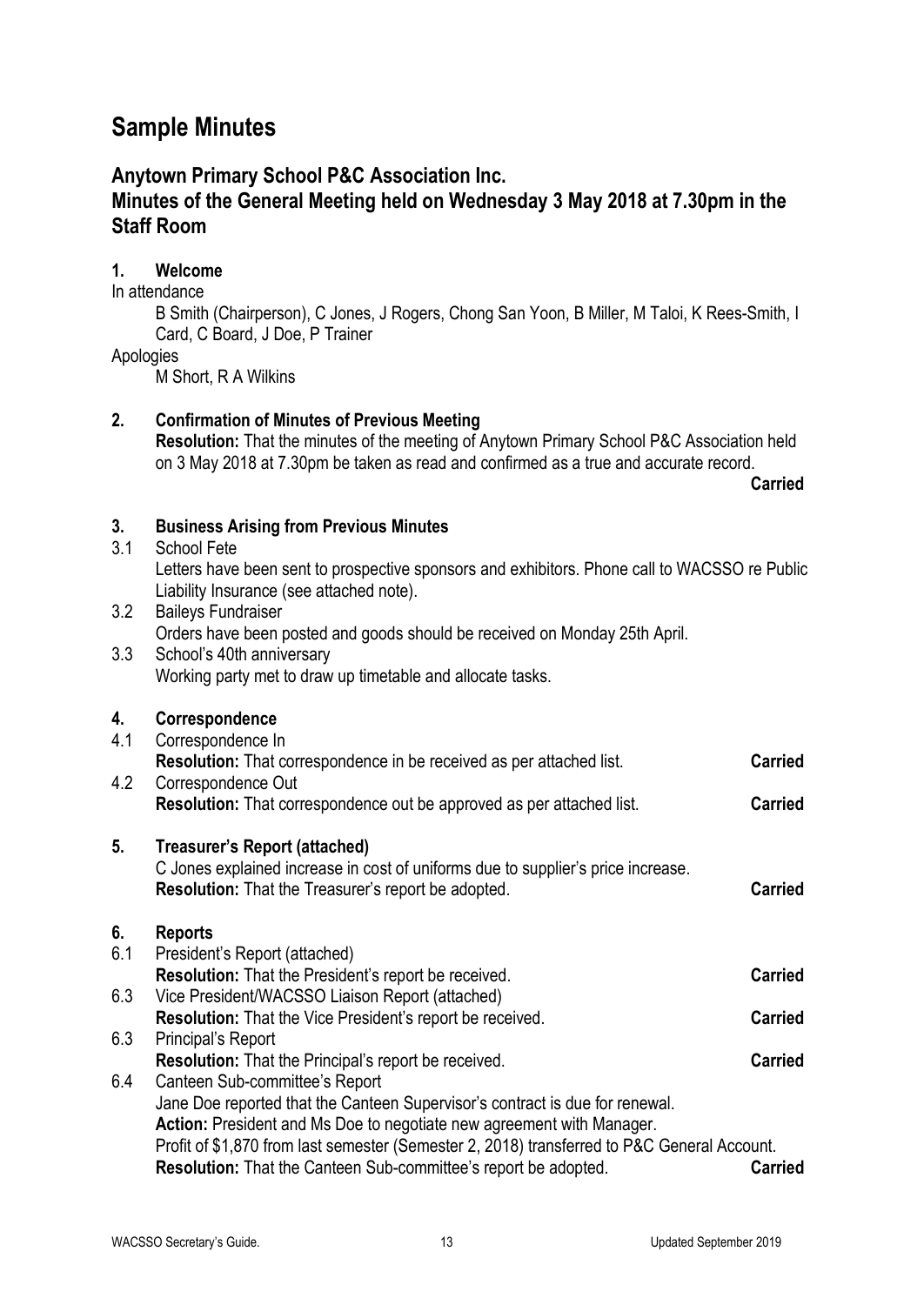### **7. General Business**

### 7.1 Homework Policy

Several parents have raised the issue of student homework. **Resolution**: That the Principal outline the school's homework policy in the next School Newsletter and invite comment from concerned parents. **Action by:** Principal **Carried**

- 7.2 Use of school grounds outside of school hours The question was raised whether students can use the school oval, playground equipment and basketball court outside of school hours. The Principal was unsure of Education Department Policy in this matter and will report back to the next meeting after receiving advice. **Action by:** Principal
- 7.3 **Motion on Notice**: That the P&C Association contribute \$600 towards the cost of purchasing new football jerseys for the senior team.

The school's senior football team needs new jerseys at a cost of \$60 per jersey for 20 jerseys. The school has indicated a willingness to pay half of the cost if the P&C is willing to donate the rest - \$600.

P Trainer wished it noted that she voted against this motion. **Carried**

### **8. Other Business**

8.1 P&C Training Program

C Board reported on a P&C training program attended at a nearby school, reported how awesome it was and suggested that we host a similar training at our school and invite all P&C members and parents to attend.

**Resolution:** That the Vice President/WACSSO liaison contacts WACSSO and organises a training session be held at our school.

**Action by: Vice** President/WACSSO Liaison **Carried** 

### **9. Date of Next Meeting**

The next General Meeting will be held Tuesday 4 June at 7.30pm (to 8:30pm) in the staff room. An Executive Committee Meeting to be held on the same evening from 6:30pm – 7:30pm.

### **10. Closure**

The meeting closed at 8:23pm.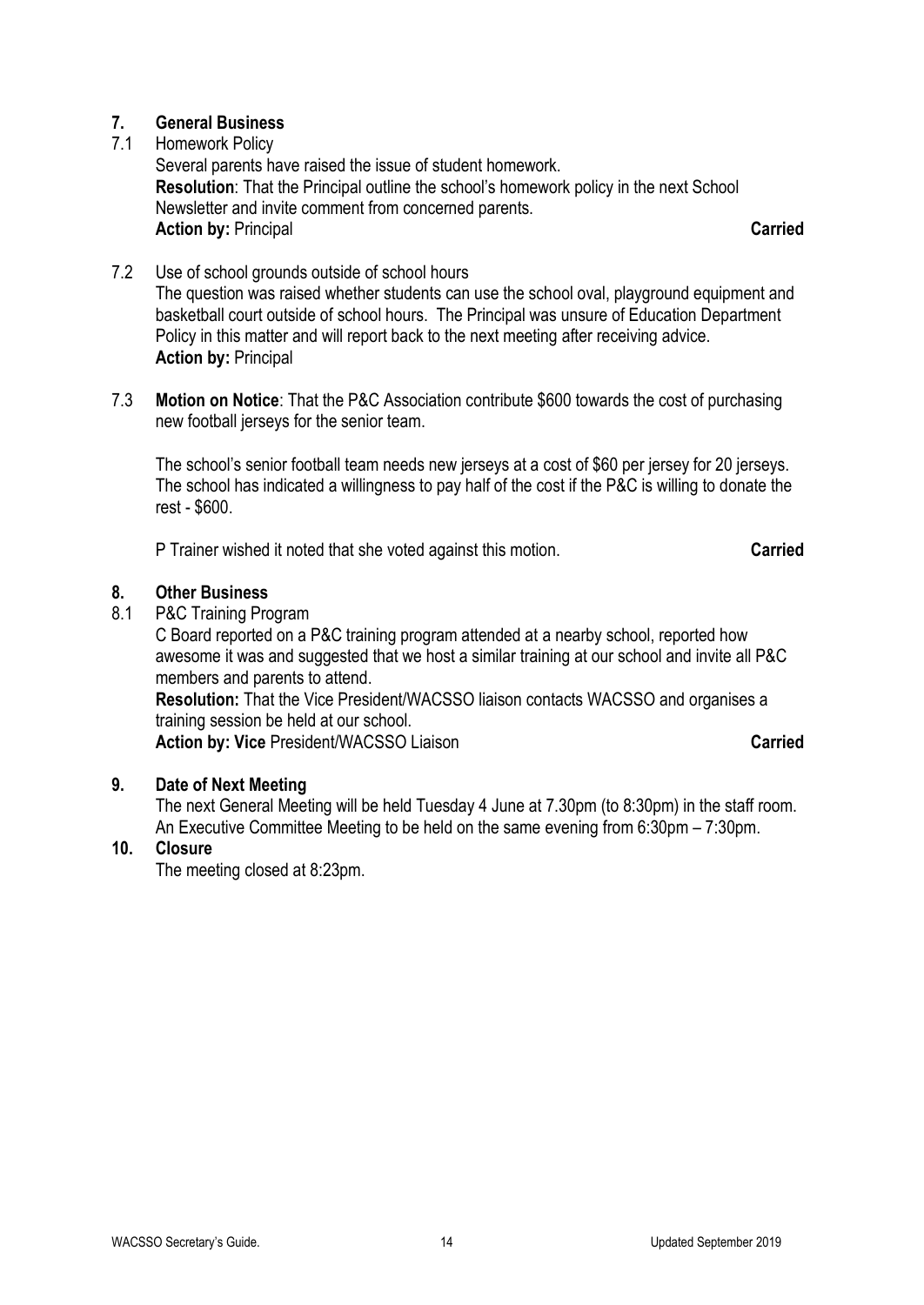# <span id="page-18-0"></span>**Sample Correspondence Log**

It is useful to maintain two separate books (or a simple spreadsheet) for correspondence – one for inward and the other for outward.

As soon as a letter has been received, number it in sequence and enter it, with its number and the date, in the inward correspondence book. If a letter is passed on to a member of the P&C, make a note of that in the book. When a reply is written, record it by number in the outward correspondence book with the date it was sent.

Pages from these books can be photocopied and placed with the minutes. At the meeting, letters do not need to be read unless the meeting specifically requests that the Secretary do so.

|       | <b>Date</b> |                |                  | <b>Passed</b>    |             | <b>Action</b>             |
|-------|-------------|----------------|------------------|------------------|-------------|---------------------------|
| No.   | Rec'd       | From           | <b>Subject</b>   | To               | <b>Date</b> | Reg'd                     |
| 27/19 | 2/4/19      | <b>WACSSO</b>  | <b>GST</b>       | President        | 2/4/19      | Immediate action<br>rea'd |
| 28/19 | 3/4/19      | Joe Smith      | Marquee for fete | Fete coordinator | 6/4/19      | Follow-up by 30/4/19      |
| 29/19 | 13/4/19     | <b>Baileys</b> | Fundraising      | President        | 13/4/19     | Next meeting              |
| 30/19 | 14/4/19     | <b>WACSSO</b>  | P&C Voice (3)    | President        | 14/4/19     | Circulate among P&C       |
|       |             |                |                  | Secretary        |             | members                   |
|       |             |                |                  | Treasurer        |             |                           |

### **Sample Log – Correspondence In**

### **Sample Log – Correspondence Out**

| No.   | <b>Date</b><br>Sent | To            | <b>Subject</b>              | <b>Origin</b> | <b>Date</b> | <b>Remarks</b>                                    |
|-------|---------------------|---------------|-----------------------------|---------------|-------------|---------------------------------------------------|
| 12/19 | 3/4/19              | Shire         | Signs at fete               | President     | 2/4/19      | Refer reply to<br>fete/fundraising<br>coordinator |
| 13/19 | 17/4/19             | <b>WACSSO</b> | Copy of audited<br>accounts | Treasurer     | 11/4/19     |                                                   |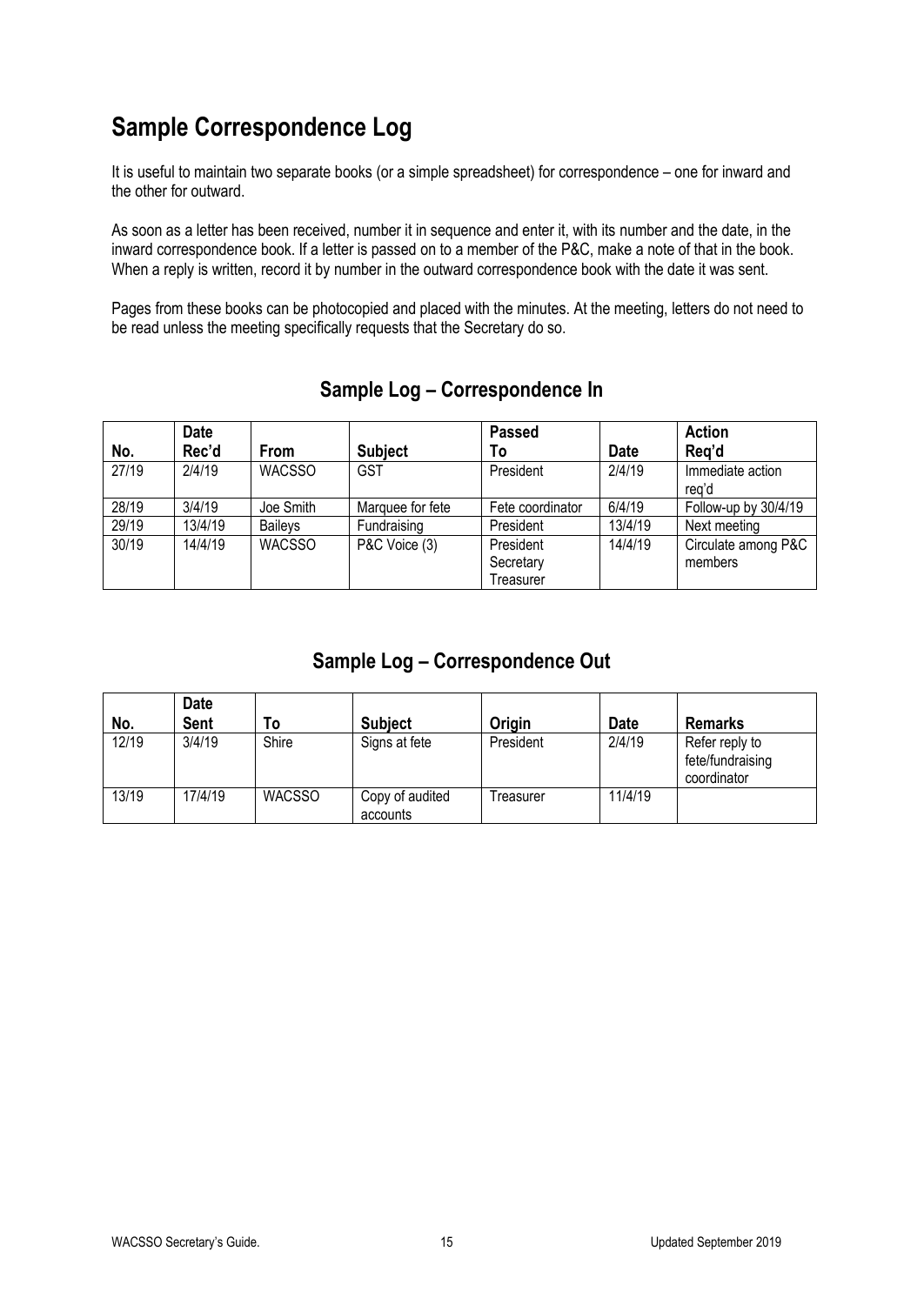### <span id="page-19-0"></span>**Membership Forms**

Having a supply of membership forms at each meeting will simplify the task of recording the details of new members to the Association. Only required details should be transferred to the permanent Register of Members as soon as practical after the meeting. The Register of Members will include the name, either the residential, postal or email address of each member and the date they became a member. Any changes to this information will be recorded within 28 days.

Updated membership forms are available in the WACSSO P&C Handbook which is delivered to P&Cs at the start of every year. Membership forms from the previous financial year should be destroyed as soon as possible after the next AGM.

The only people permitted to view these membership forms will be the Office Bearers of the P&C. Any P&C financial member may view the Register of Members, which is why it has limited information.

Refer *P&C Constitution Rules 6.6 & 16.3.*

"The Register of Members will include the name. either the residential. postal or email address of each member and the date they became a memher"

## <span id="page-19-1"></span>**Register of Members**

The Register of Members is a legal document and must be maintained as a permanent record of members of the P&C Association. A member's required details or change in membership must be recorded in the Register of Members within 28 days after that person becomes a member. A template for this Register can be found on the WACSSO website (*P&C Constitution Rules 6.6 & 16.3*).

"The Register of Members is a legal document and must be maintained as a permanent record of members"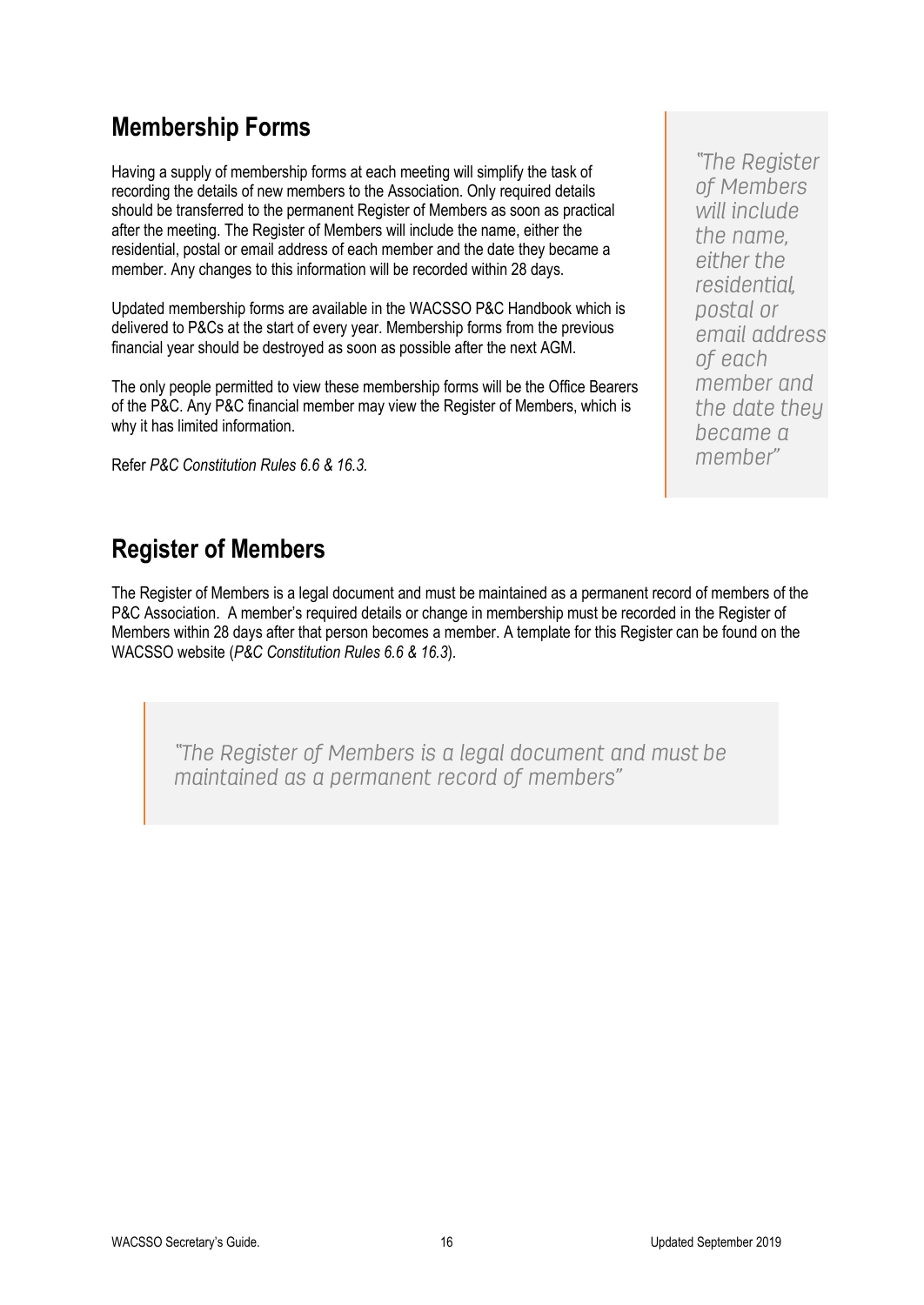#### Appendix 1

# **Rules of Debate and Standing Orders**

#### <span id="page-20-0"></span>**For use at other meetings (State Council, P&C Associations and other meetings)**

#### **Definition of Members:**

1. Reference to "member" shall mean a person who qualifies under the P&C Constitution to be a member entitled to attend and vote at a duly constituted meeting.

#### **1.0 ORDER OF BUSINESS:**

The order of business of any meeting other than a Special General Meeting (called for a specific purpose) shall be as follows:

- Open quorum present? welcome
- Apologies
- Minutes of previous meeting(s)
- Confirmation
- Business arising
- Correspondence
- Reports (including financial and other committees)
- Membership
- Admissions/resignations
- Election results
- Motions on Notice
- General Business (listed and unlisted)
- Next meeting
- Date, venue, time
- Closure

#### **2.0 CORRESPONDENCE:**

2.1 In dealing with the correspondence, every piece of correspondence shall be taken without motion as formally "received", unless a motion to the contrary is submitted, and every letter may be dealt with immediately after the contents have been read to the meeting.

#### **3.0 DISCUSSION:**

3.1 No discussion shall take place except on a motion or amendment moved and seconded and put in writing, if so, required by the Chairperson.

#### **4.0 METHOD OF ADDRESS:**

4.1 At all times throughout a meeting a member shall address the meeting through the Chairperson and shall stand when doing so unless the Chairperson allows the member to remain seated.

#### **5.0 MOTIONS NOT SECONDED:**

5.1 Motions not seconded shall lapse and will not be debated.

#### **6.0 DEBATING THE MOTION:**

- 6.1 The mover and/or seconder of a motion may speak to the motion when initially moving/seconding it or reserve the right to speak later in the debate.
- 6.2 After the motion has been moved and seconded the Chairperson shall:
	- if neither the mover nor seconder has spoken or only one of them has spoken to the motion, call for anyone wishing to speak to the motion.
	- if both the mover and seconder have spoken, call for anyone wishing to speak against the motion.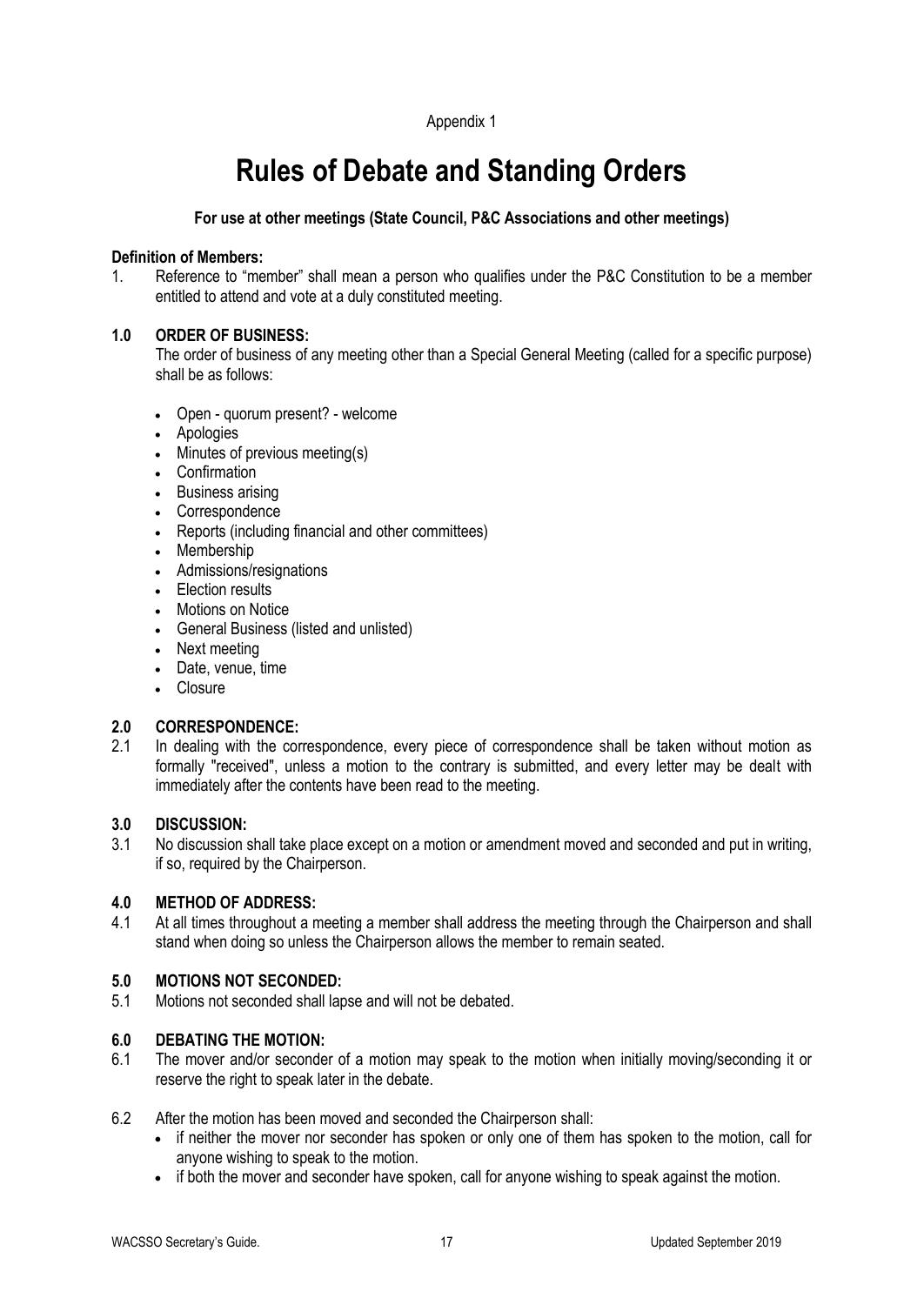- 6.3 No more than two speakers, including the mover and the seconder, shall speak successively for or against a motion.
- 6.4 No person may speak more than once to any question except the mover in exercising the right of reply, which will close debate.
- 6.5 The following time limits shall apply:
	- Movers of motions shall speak for no more than (4) minutes
	- Speakers for or against the motion (2) minutes
	- Mover's right of reply (2) minutes.

No member shall speak on any matter for more than four minutes unless granted an extension of time by the meeting.

- 6.6 Debate is closed, and the Chairperson shall put the motion when:
	- two speakers have spoken successively for or against the motion and there is no opposing speaker
	- the mover has exercised the right of reply.

#### **7.0 AMENDMENTS:**

- 7.1 An amendment shall not directly negate the intention of the original motion.
- 7.2 When an amendment is before the meeting, discussion shall be confined to the matter addressed by that amendment.
- 7.3 A further amendment shall not be submitted until the current amendment is disposed of, but any speaker to an amendment may give notice of intention to propose (foreshadow) another amendment.
- 7.4 Any member giving notice of further amendment shall not then speak to their proposed amendment until that amendment is before the meeting.
- 7.5 When an amendment is carried it is incorporated into the motion and the motion as amended becomes the motion before the meeting (or 'substantive motion').
- 7.6 Once the first amendment has been dealt with, further amendments to the motion, if any, may then be moved and dealt with one at a time in the order in which notices thereof have been given.
- 7.7 If an amendment is lost and no prior notice of a further amendment has been given the debate on the substantive motion shall resume.
- 7.8 Once all amendments have been dealt with further amendments to the motion, if any, may be moved and dealt with at will to the procedure set out in 7.1 to 7.7.
- 7.9 An amendment shall not relate to any part of an original motion which has already been agreed upon as forming part of the amended motion.
- 7.10 No member shall propose more than one amendment upon a motion.
- 7.11 The mover and seconder of the original motion may speak to an amendment to their motion but must restrict their speech to the subject matter of the amendment. The mover's speech on the amendment does not constitute the mover's right of reply.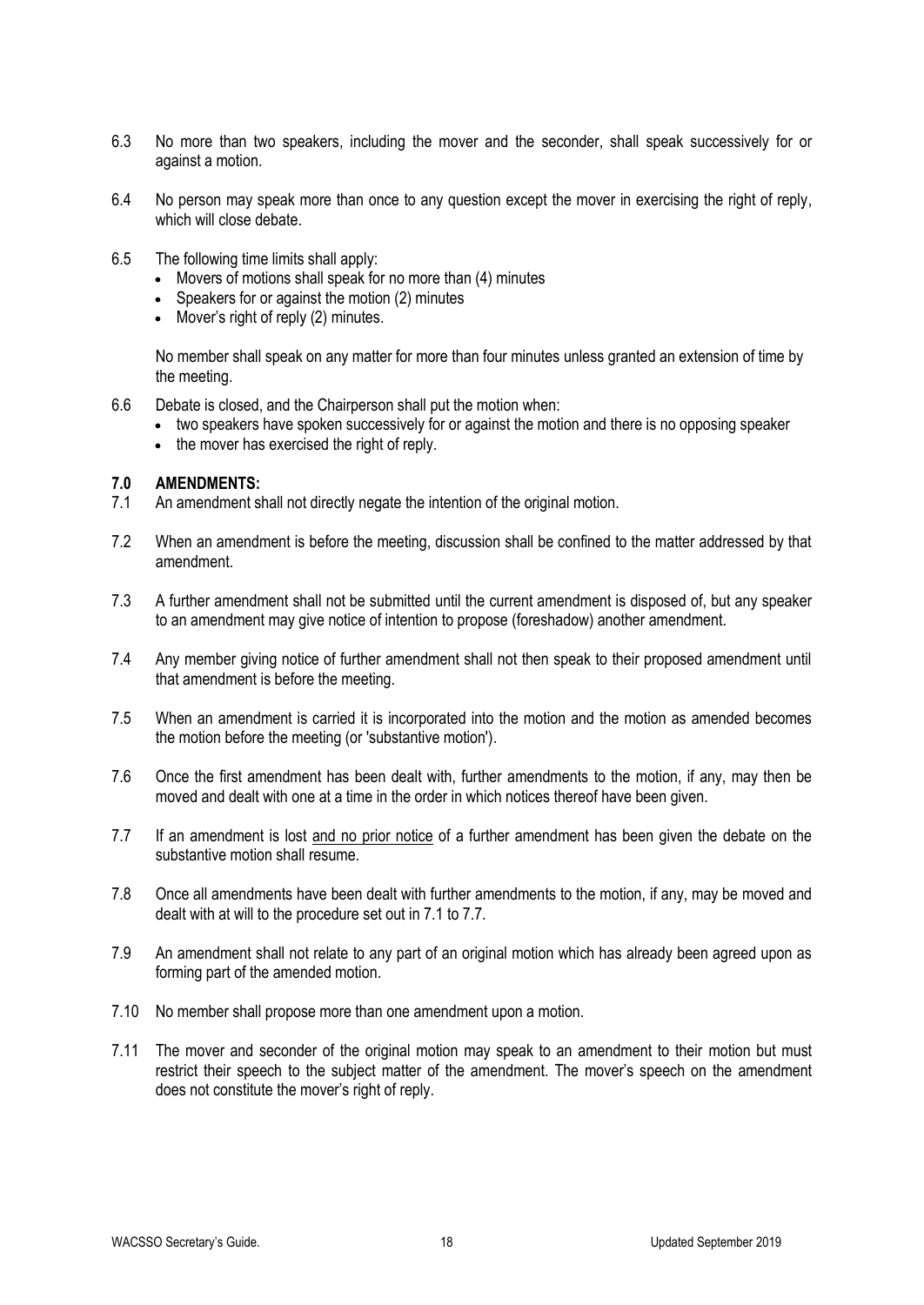#### **8.0 RIGHT OF REPLY:**

- 8.1 The mover of the motion shall have the right of reply immediately prior to the vote on the motion (whether or not the motion has been amended) being taken. The reply shall be limited to the answering of matters raised in opposition to the motion and shall not introduce any new arguments.
- 8.2 The mover of an amendment shall not have the right of reply.

#### **9.0 CLOSURE OF THE DEBATE:**

- 9.1 The debate shall be closed:
	- when as provided in 6.3 there have been two successive speakers either in favour of or against the motion and there is no opposing speaker; or
	- if in the opinion of the Chairperson the debate has apparently covered all the ground and is becoming unduly extended or repetitious; or
	- when a motion "that the motion be put" is carried by the meeting.
- 9.2 The motion "that the motion be put" may be moved any number of times during a debate and may be submitted by any member who has not taken part in the debate. No seconder is required for this motion. This motion ('that the motion be put') shall be put to the vote immediately without debate.

If lost, the debate shall continue as if such motion had not been moved.

If carried, then the motion (or amendment) under discussion shall immediately be put to the meeting without any further debate, except that, if the motion is a substantive motion, the mover may exercise right of reply. There is no right of reply for the mover of an amendment.

#### **10.0 ADJOURNMENT OF THE DEBATE:**

- 10.1 A motion for the adjournment of a debate may be moved at any time and shall be put to the meeting without discussion.
- 10.2 Adjournment motions may be:
	- 'that the item be referred to person/committee.' i.e. debate is suspended such time as that person/committee puts the item back on the agenda.
	- 'that debate be adjourned to time/place' i.e. debate is adjourned to the stated time or place.
- 10.3 If carried, the debate shall be adjourned accordingly. If not carried the debate shall continue.

#### **11.0 DISSENT FROM THE CHAIR:**

Offers members the opportunity to disagree with the Chairperson's ruling

- 11.1 A motion of dissent from the Chairperson's ruling shall only be accepted by the Chair if moved and seconded.
- 11.2 On receiving a motion of dissent, the Chairperson shall forthwith leave the Chair and the debate on the original question then before the Chair shall be suspended.
- 11.3 The Vice-President shall take the Chair.
- 11.4 Only the member challenging the ruling and the Chairperson may speak on a motion of dissent. The member challenging the Chairperson's ruling states the reason/s for doing so. The Chairperson then responds.
- 11.5 The motion of dissent shall then be put in the following manner "That the Chairperson's ruling be upheld' and a vote shall be taken immediately.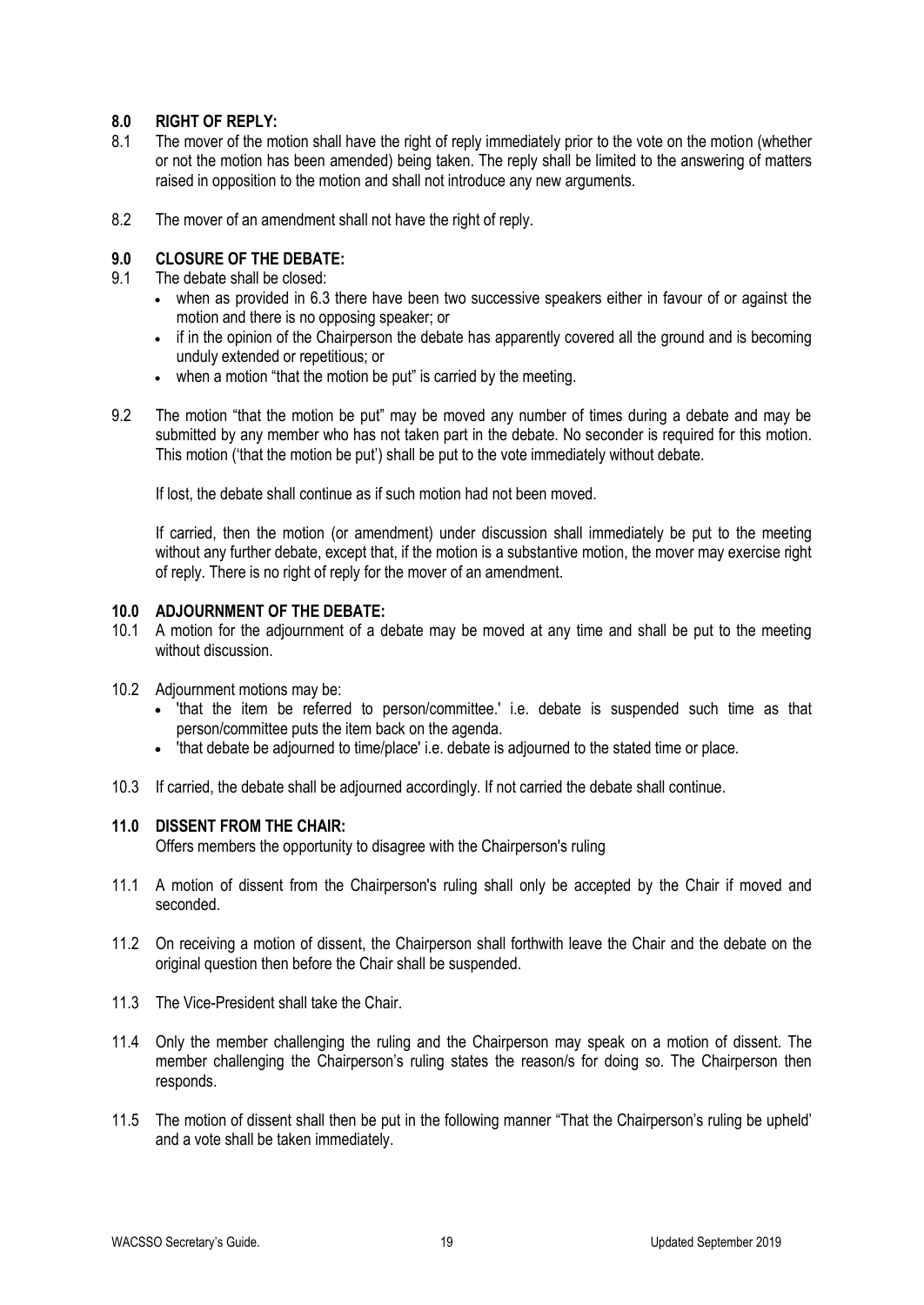11.6 After voting, whether the Chairperson's ruling is upheld or not, the Chairperson returns to the chair and the original question shall proceed. (A motion of dissent is not a motion of no confidence.)

#### **12.0 POINT OF ORDER:**

- 12.1 When any member is speaking no other member shall interrupt except to raise a point of order.
- 12.2 The member raising a point of order shall state the point of order clearly and distinctly and then be seated. If a member is speaking such member shall be seated until the point of order is decided. The Chairperson shall rule upon the point raised and not allow a discussion.
- 12.3 An explanation or clarification is not a point of order but may be allowed when the member speaking has finished, but only to the extent of actual misunderstandings or misstatement, and the member making such explanation shall be prohibited from debating the merit of any proposal.

#### **13.0 VOTING:**

- 13.1 Financial members (including the person presiding at the meeting) and ex officio members present at a meeting and entitled to remain thereat shall be entitled to exercise a deliberative vote on any proposition before or election held at the meeting. No other person shall be entitled to vote at any meeting of the Association.
- 13.2 On conclusion of debate the matter shall be put to the vote.
- 13.3 In the event of a tied vote on any proposition/motion before a meeting then the proposition is lost.
- 13.4 No member shall enter or leave a meeting while a vote is being taken.

#### **14.0 MOVER AND SECONDER:**

14.1 Either the mover or seconder of a motion may vote against it, provided that notification of such intention is given to the meeting.

#### **15.0 VALIDITY OF VOTE:**

15.1 No objection shall be made to the validity of any vote except at the meeting at which the same shall be tendered and every vote not disallowed at such meeting shall be deemed valid.

#### **16.0 RECOMMITTAL:**

16.1 A matter may only be recommitted provided that two-thirds of the members present and entitled to vote, vote in favour of such recommittal.

#### **17.0 RESCISSION:**

- 17.1 A resolution passed at any meeting may be rescinded
	- at the same meeting if two-thirds of those present and entitled to vote, vote in favour of such rescission; or
	- at a subsequent meeting if notice of intended rescission is given either at the original meeting or in the notice convening the subsequent meeting.

#### **18.0 BREACH OF STANDING ORDERS:**

18.1 A member refusing to retract any offensive expression having been first directed to do so by the Chairperson, shall be debarred from taking part in any discussion until such retraction is duly made.

#### **19.0 SUSPENSION OF STANDING ORDERS:**

19.0 Any or all the Rules of Debate and Standing Orders, with the exception of Rules 17 and 18, may be suspended at any time if two-thirds of those present and entitled to vote at a meeting are in favour and when the matter so introduced has been dealt with, the ordinary course of business shall be resumed.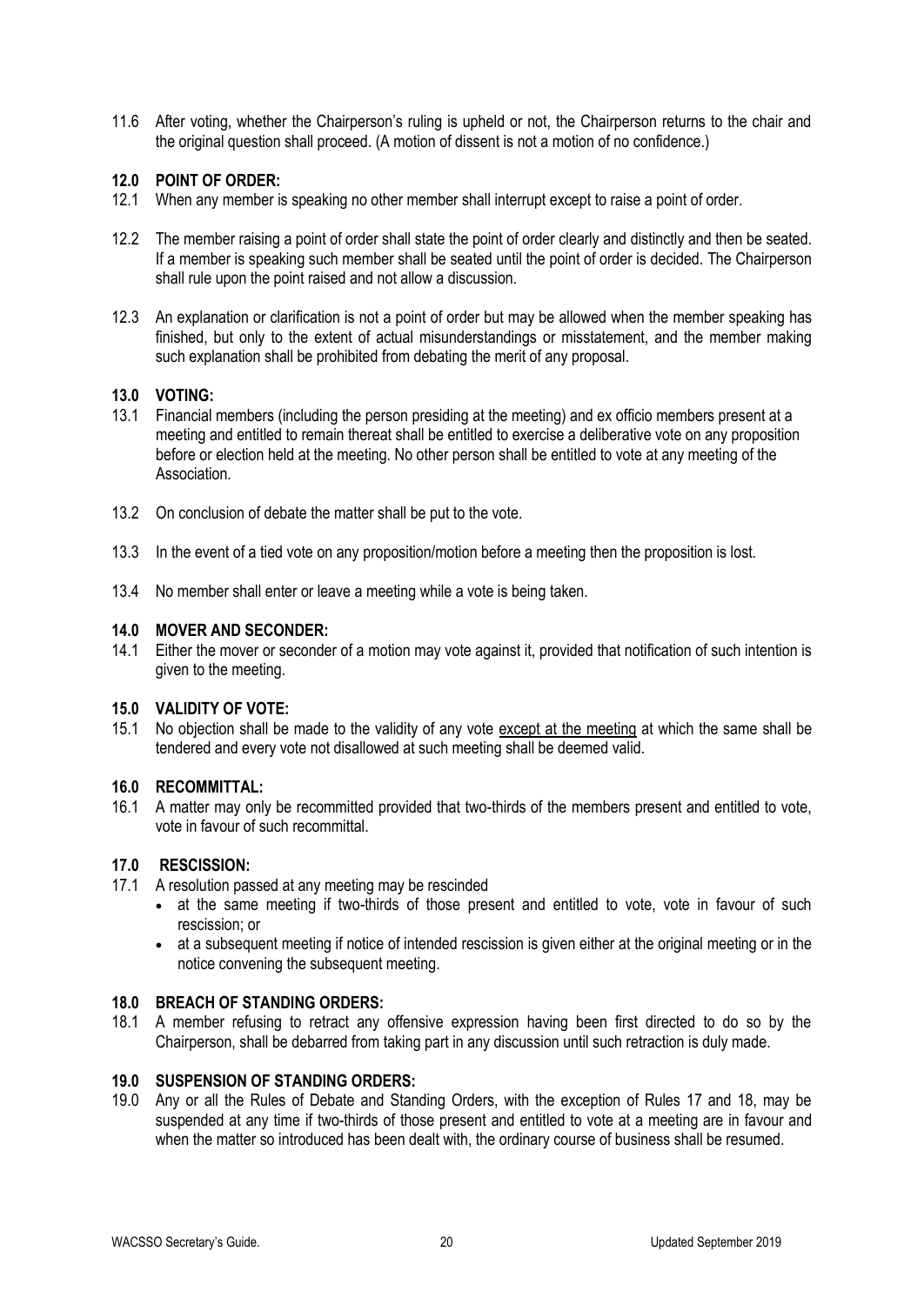#### Appendix II Sample Terms of Reference

### **(SCHOOL Name) PARENTS & CITIZENS' ASSOCIATION INC (Name of Sub-committee) SUB-COMMITTEE**

#### TERMS OF REFERENCE

# **1.0 NAME:**

1.1 The Committee shall be called the (School Name) Parents & Citizens' Association Inc. (name of Subcommittee) Committee.

# **2.0 COMPOSITION:**

- (a) Not more than 5 members, one of whom shall be a member of the P&C Executive Committee.
- (b) The President of the P&C shall be ex officio a member.
- (c) An employee of the P&C whose employment is related to the work of the sub committee may attend meetings in an advisory capacity only.
- 2.2 The members shall be elected each year at the Annual General Meeting of the P&C Association by and from the financial and ex officio members of the P&C. In the event of a position becoming vacant on the committee an election may be held at a General Meeting of the P&C to fill the vacancy.
- 2.3 The Committee to agree on a Convene, Treasurer and a Secretary.

#### **3.0 RESPONSIBILITIES:**

Subject to direction of the P&C Association the responsibilities of the Committee shall be:

- 3.1 The financial management of the (name of sub-committee) committee.
- 3.2 Establishing nutritional guidelines which are consistent with the Healthy Food and Drink Policy mandated by the Department of Education.
- 3.3 Acquiring all suitable stock and goods for business use, and ensuring all stock and goods are stored in suitable containers within the business.
- 3.4 Acquiring and maintaining suitable equipment provided that the annual expenditure shall not exceed the amount authorised by the P&C Association, which is \$XXXXX. Establishing a reserve account for the purpose of equipment replacement.
- 3.5 Operating a bank account at a level sufficient for the trading capital requirements of the business.
- 3.6 Recruiting volunteers as shall be considered necessary.
- 3.7 Providing reports for ratification to all General Meetings of the P&C Association and when required to the Executive Committee.
- 3.8 Establishing credit accounts with suppliers as required for the operation of the business, ensuring all deliveries take place in school hours.
- 3.9 Ensuring that Grievance Settlement/Dispute Resolution Procedures are followed.

#### **4.0 DUTIES OF CONVENOR:**

- 4.1 Convenor when present, shall preside at all meetings of the Committee. In the event the convenor is absent, the meeting shall elect a chairperson for the occasion.
- 4.2 The convenor shall ensure that a written report of the activities of the committee is presented to all General Meetings of the P&C Association (or executive committee) and at such times as directed by the General Meeting of the P&C association. The report to include a written financial report consisting of a statement of receipts and expenditure, up-to-date bank reconciliation statement and a copy of relevant bank statement/s and any recommendations requiring the attention of the P&C.

#### **5.0 DUTIES OF SECRETARY:**

5.1 The Secretary shall have custody of the documents of the Committee and shall keep a full and correct record of its meetings. These documents and records shall be made available to the P&C Association.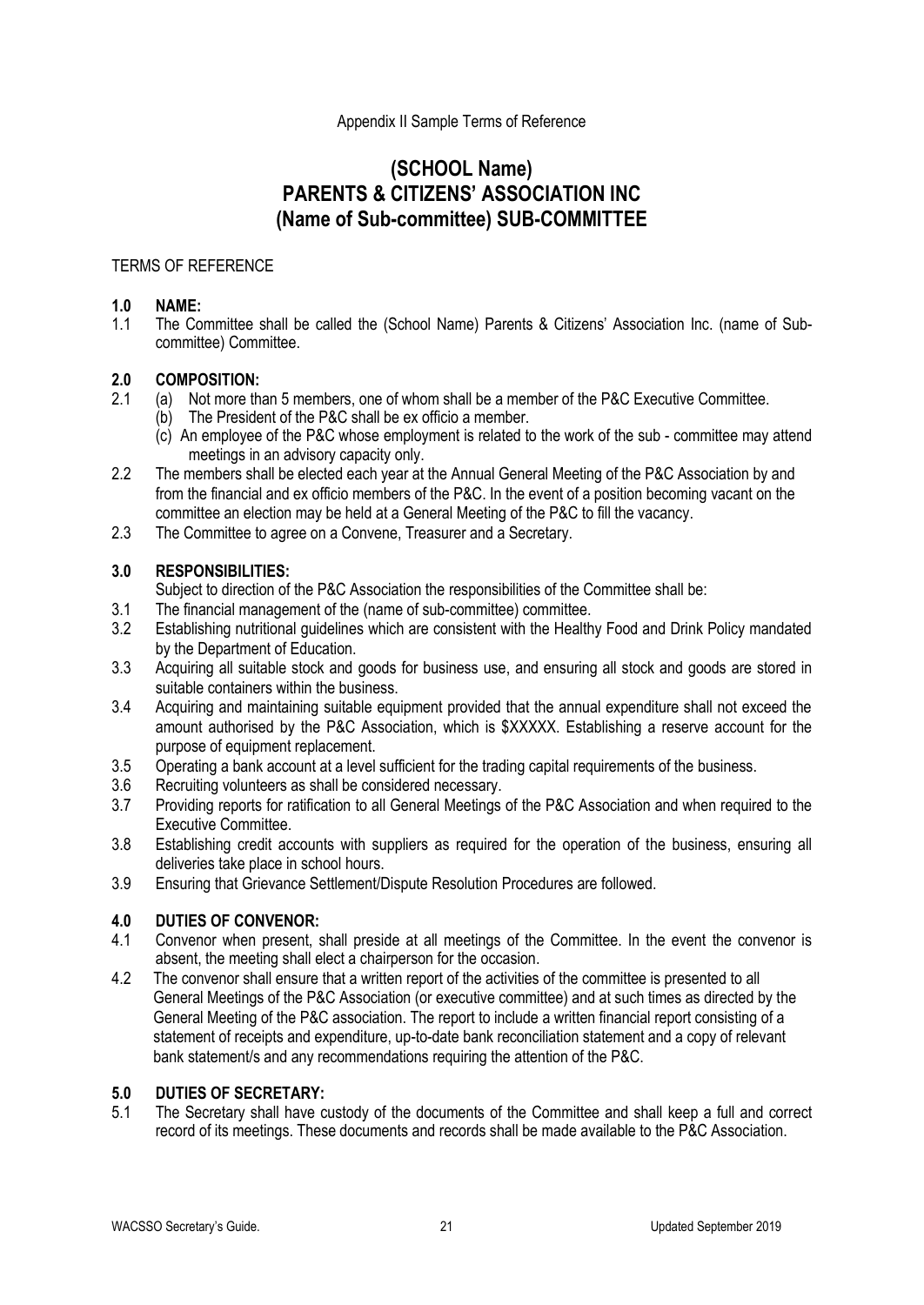#### **6.0 MEETINGS:**

6.1 Meetings of the Committee shall be held at a time decided by the committee. Notice of the meeting should be at such times and places as determined by the committee provided that not less than forty-eight (48) hours' notice is given.

# **7.0 QUORUM:**

A quorum shall comprise 50% + 1 (one) of the current membership of the Committee.

#### **8.0 VOTING:**

- 8.1 All members and ex officio members shall be entitled to one vote on any resolution or election at a meeting at which they are entitled to be present.
- 8.2 Voting shall be by show of hands by those present.
- 8.3 No proxy voting is acceptable.

#### **9.0 ALTERATIONS TO RULES:**

9.1 All proposed amendments to these rules must be approved by the General Meeting of the P&C Association.

#### **NOTES:**

Where the committee is established during the year the members are elected at a General Meeting of the P&C. All members of any committee of the P&C must be financial members of the P&C.

#### **THE COMMITTEE IS AT ALL TIMES RESPONSIBLE TO THE GENERAL MEETING OF THE P&C ASSOCIATION**